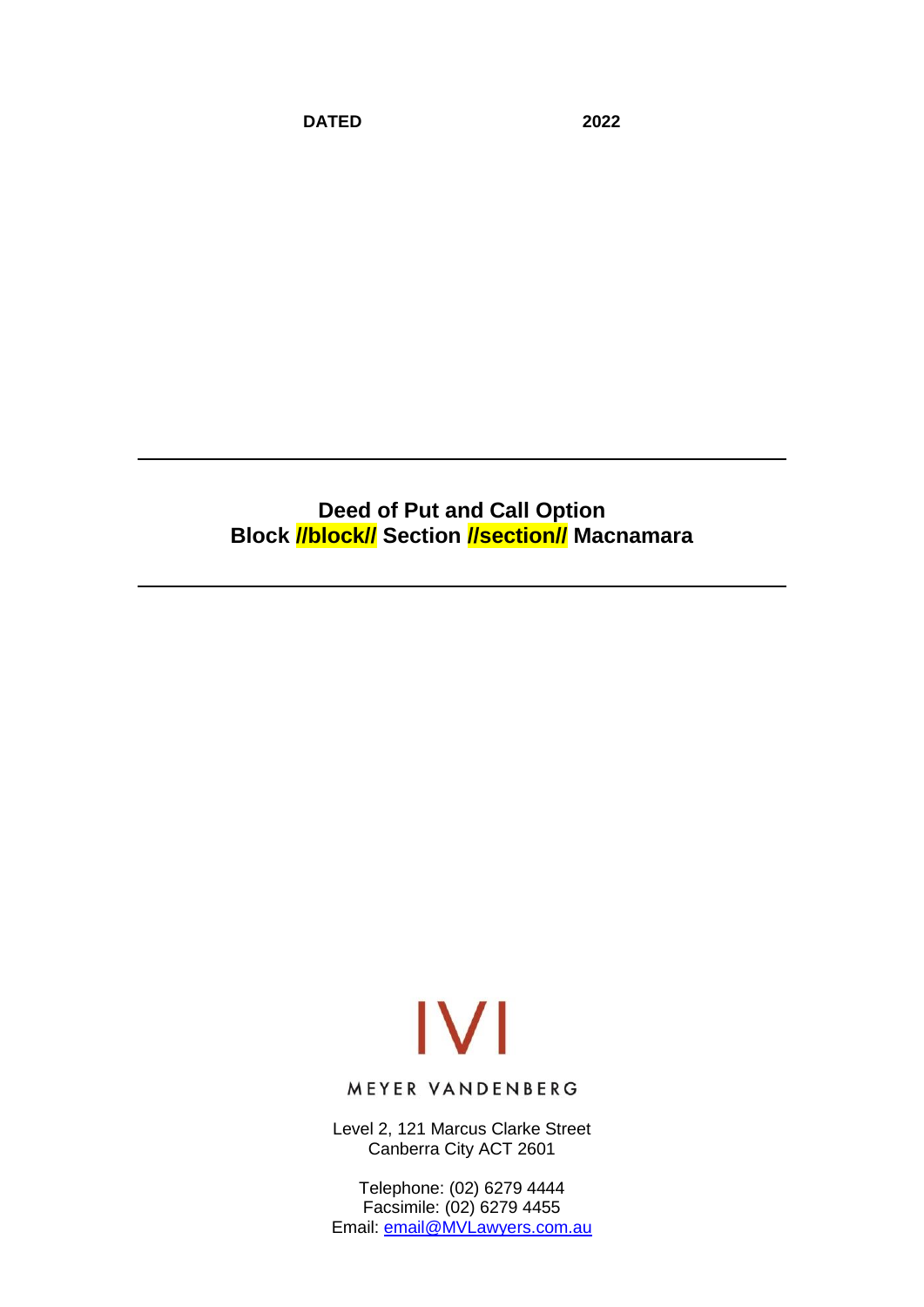# **CONTENTS**

| 1                                          | <b>DEFINITIONS AND INTERPRETATIONS</b>        | 1              |  |
|--------------------------------------------|-----------------------------------------------|----------------|--|
| $\mathbf{2}$                               | <b>GRANT OF OPTIONS</b>                       | 4              |  |
| 3                                          | <b>SECURITY SUM</b>                           | 4              |  |
| 4                                          | <b>CALL OPTION FEE</b>                        | 4              |  |
| 5                                          | <b>PUT OPTION FEE</b>                         | 5              |  |
| 6                                          | <b>BINDING CONTRACT FOR SALE</b>              | 5              |  |
| 7                                          | <b>UPDATING ATTACHED CONTRACT</b>             | 5              |  |
| 8                                          | <b>EXERCISE OF CALL OPTION AND PUT OPTION</b> | 6              |  |
| 9                                          | <b>NOMINEE</b>                                | $\overline{7}$ |  |
| 10                                         | <b>COSTS</b>                                  | 7              |  |
| 11                                         | <b>DEFAULT</b>                                | 8              |  |
| 12                                         | <b>RESCISSION</b>                             | 8              |  |
| 13                                         | <b>GST</b>                                    | 8              |  |
| 14                                         | <b>ADDRESSES</b>                              | 8              |  |
| 15                                         | <b>ASSIGNMENT</b>                             | 9              |  |
| 16                                         | <b>JURISDICTION</b>                           | 9              |  |
| 17                                         | <b>CONFIDENTIALITY AND ANNOUNCEMENTS</b>      | 9              |  |
| 18                                         | <b>WAIVER</b>                                 | 9              |  |
| 19                                         | <b>COUNTERPARTS</b>                           | 10             |  |
| 20                                         | <b>NON-MERGER</b>                             | 10             |  |
| 21                                         | <b>VARIATIONS</b>                             | 10             |  |
| 22                                         | <b>ENTIRE AGREEMENT</b>                       | 10             |  |
| 23                                         | <b>NOTICES</b>                                | 10             |  |
| 24                                         | <b>DIRECTOR'S GUARANTEE</b>                   | 11             |  |
| <b>SCHEDULE 1 - CONTRACT PARTICULARS</b>   |                                               |                |  |
| <b>ANNEXURE A - CALL OPTION NOTICE</b>     |                                               |                |  |
| <b>ANNEXURE B - PUT OPTION NOTICE</b><br>1 |                                               |                |  |
| <b>ANNEXURE C - CONTRACT</b>               |                                               |                |  |
| <b>ANNEXURE D - FORM OF NOMINATION</b>     |                                               |                |  |
| <b>ANNEXURE E - DIRECTORS GUARANTEE</b>    |                                               |                |  |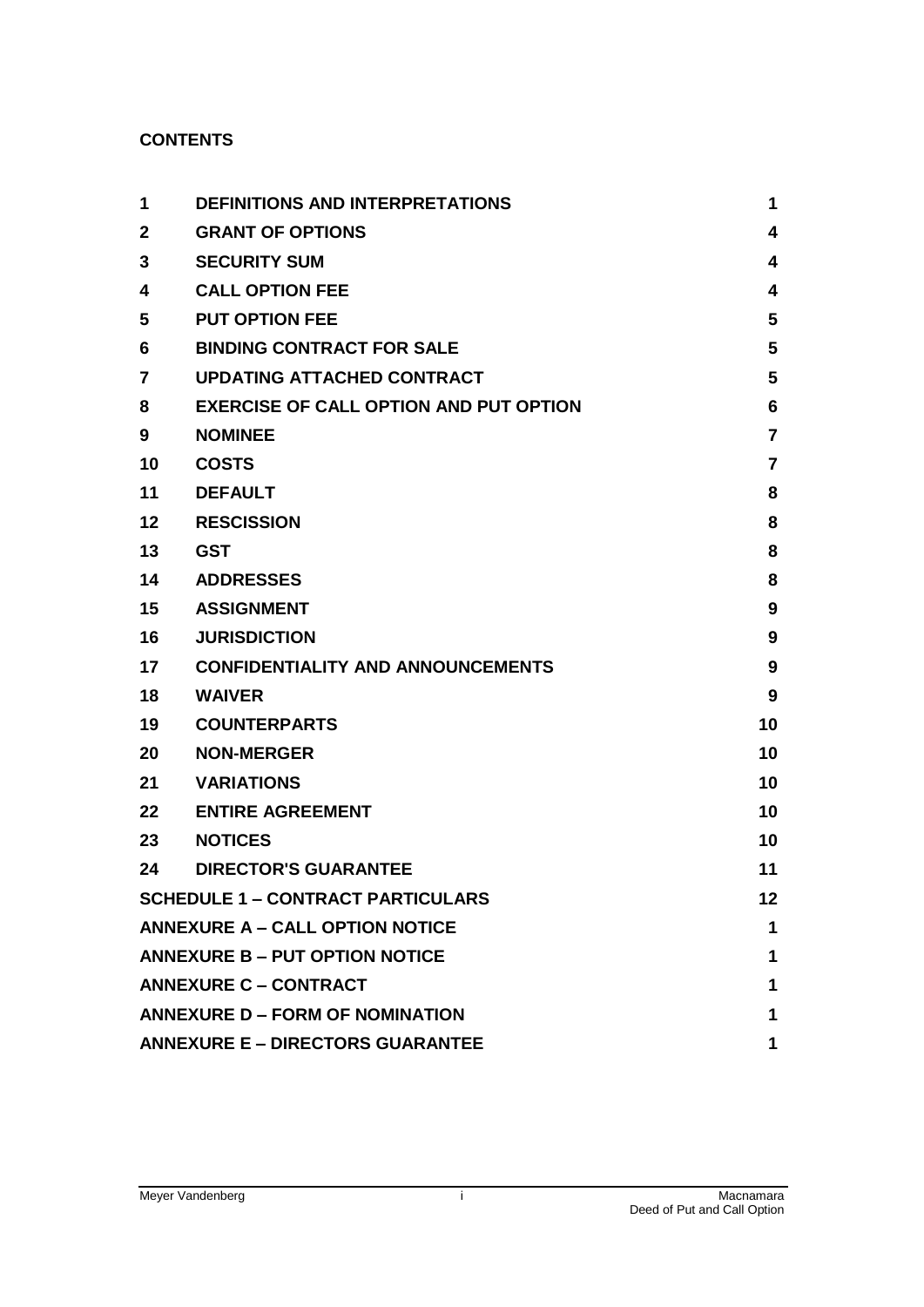**THIS DEED** is made on the day of 2022.

#### **PARTIES**

1. **Suburban Land Agency ABN 27 105 505 367** of 480 Northbourne Avenue, Dickson ACT 2602

('Grantor')

2. **The person specified in Item 1 of Schedule 1**

('Grantee')

3. **The person specified in Item 2 of Schedule 1**

('Guarantor')

### **BACKGROUND**

- A. The Grantor is the custodian of the Land.
- B. The Grantor has agreed to grant to the Grantee a Call Option for the grant of a Crown lease over the Land as set out in this deed.
- C. The Grantee has agreed to grant to the Grantor a Put Option to require the Grantee to acquire a Crown lease over the Land as set out in this deed.
- D. The Grantee may nominate a Nominee to exercise the Call Option and enter into the Contract.
- E. The Guarantor (if any) has agreed to guarantee the obligations of the Grantee.

### **OPERATIVE PROVISIONS**

### <span id="page-2-0"></span>**1 DEFINITIONS AND INTERPRETATIONS**

1.1 Definitions

The following words have these meanings, unless the contrary intention appears:

**Business Day** means a day in which Banks are open in the Australian Capital Territory and does not include a Saturday, Sunday or public holiday.

**Call Option** means the call option granted by the Grantor to the Grantee in accordance with clause [2.1.](#page-5-3)

**Call Option Expiry Date** means the date specified in Item 6 of Schedule 1.

**Call Option Fee** means \$10.00, receipt of which is hereby acknowledged.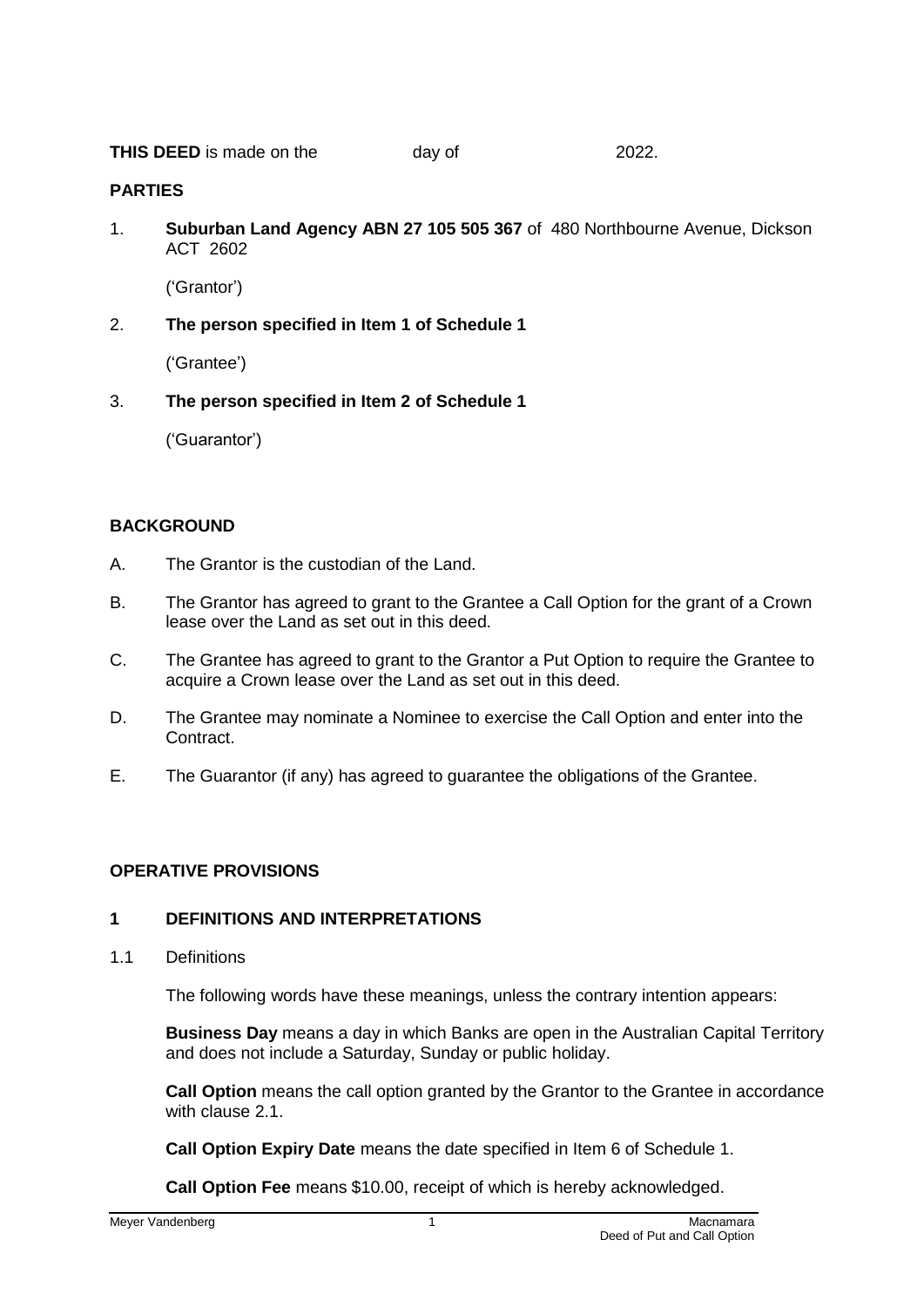**Call Option Notice** means a notice in the form of Annexure A.

**Call Option Period** means the period starting on the Commencement Date and ending at 5.00 pm on the Call Option Expiry Date.

**Commencement Date** means the date of this deed*.*

**Completion** means the date on which completion of the Contract takes place.

**Contract** means the form of first grant contract at Annexure C and includes the special conditions, annexures and schedules to the contract for sale and updated in accordance with clause **7** 

**Controller** has the meaning it has in the Corporations Act.

**Corporations Act** means the *Corporations Act 2001* (Cth).

**Default Event** means an event of default referred to in clause [11\(a\).](#page-9-4)

**Deposit** means the deposit payable under the Contract, being 5% of the Purchase Price.

#### **Enforcement Action** includes:

- (a) a mortgagee of the Land taking any enforcement action pursuant to the mortgage (including entering into possession of the Land);
- (b) the appointment of a Receiver or other Controller to any part of the property of the Grantor;
- (c) the Grantor being under administration or in liquidation; or
- (d) the occurrence otherwise of an event or circumstance which results in the Grantor being insolvent.

**Form of Nomination** means the form set out in Annexure D.

**Grantee's Lawyer** means the person detailed in Item 5 of Schedule 1.

**Grantor's Lawyer** means the person detailed in Item 4 of Schedule 1.

**GST** has the same meaning as in the GST Act.

**GST Act** means the *A New Tax System (Goods and Services Tax) Act* 1999 (Cth).

**Land** means the land detailed in Item 3 of Schedule 1.

**Legal Costs** means \$275.00 (GST inclusive) payable by the Grantee under clause [10\(a\).](#page-8-2)

**Nomination Fee** means the sum of \$110.00 (GST inclusive).

**Nominee** means the person the Grantee nominates in accordance with clause [9.](#page-8-0)

**Option** means either the Put Option or the Call Option, as the case may be.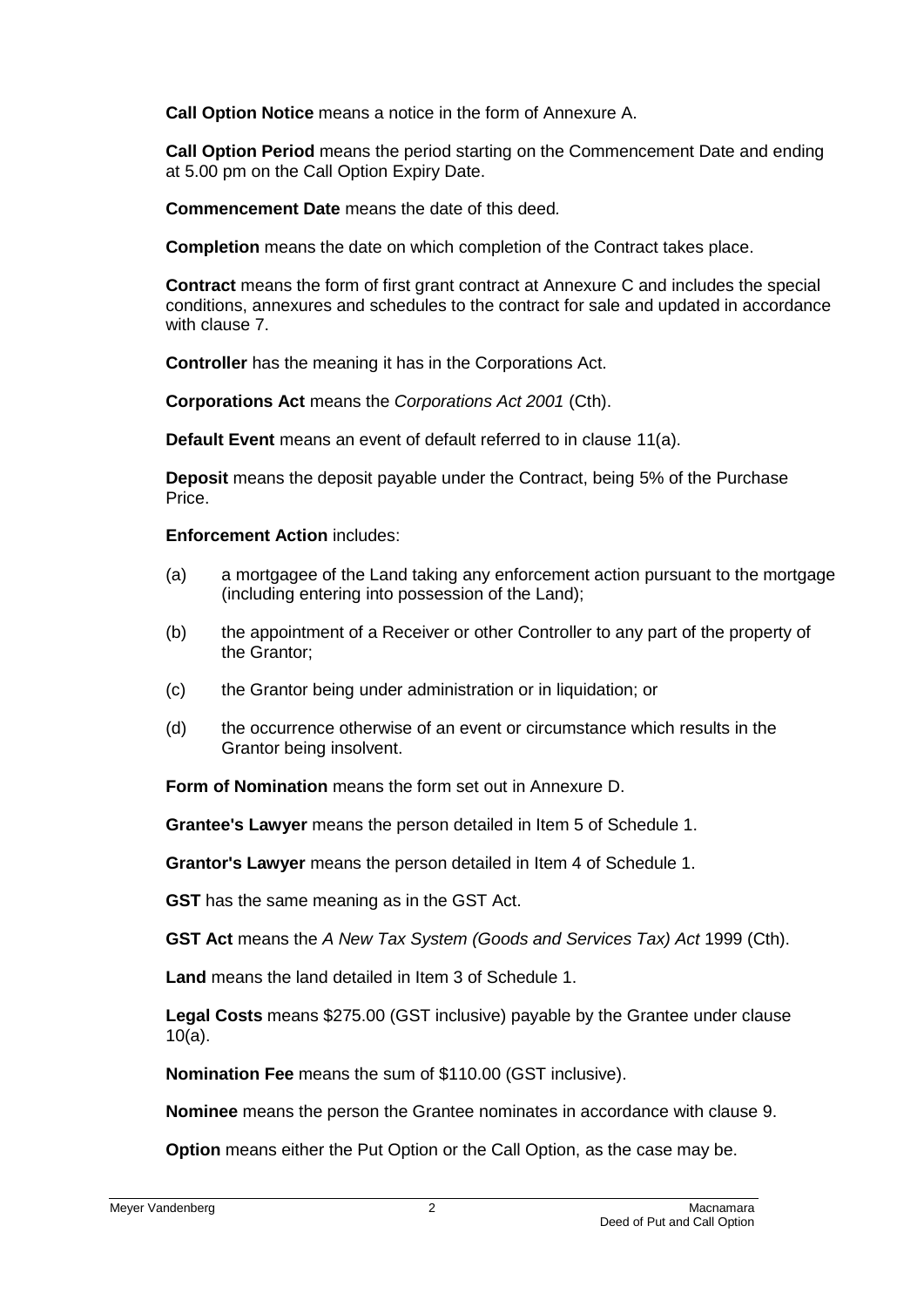**Option Notice** means a Call Option Notice and/or a Put Option Notice, as applicable.

**Purchase Price** means the purchase price payable under the Contract*.* 

**Put Option** means the put option granted by the Grantee to the Grantor in accordance with clause [2.2.](#page-5-4)

**Put Option Expiry Date** means the date that is 20 Business Days after the Call Option Expiry Date.

**Put Option Fee** means \$10.00, receipt of which is hereby acknowledged.

**Put Option Notice** means a notice in the form of Annexure B.

**Put Option Period** means the period commencing the day after the Call Option Expiry Date and ending at 5.00 pm on the Put Option Expiry Date.

**Receiver** includes a receiver or receiver and manager.

**Security Sum** means \$5,000.00 (GST inclusive).

#### 1.2 General interpretation

In this deed unless the contrary intention appears:

- (a) a reference to a person includes a reference to a body corporate and vice versa;
- (b) a reference to any statutes, regulations, ordinances or by-laws include all amendments, consolidations or replacements of those statutes, regulations, ordinances or by-laws;
- (c) a reference to currency is a reference to Australian currency unless otherwise specifically provided;
- (d) a reference to this deed or to any other agreement or document includes this deed or that other agreement or document as amended, novated, supplemented, varied or replaced from time to time;
- (e) the singular includes the plural and vice versa;
- (f) headings do not affect the interpretation of this deed;
- (g) the word 'include' is used without any limitation;
- (h) words defined in the Contract but not defined in this deed have the meaning given in the Contract; and
- (i) if a party comprises more than one entity, the obligations and covenants given by those entities are given by and bind those entities jointly and severally.

### 1.3 Succession

This deed will be binding upon a party's successors, legal personal representatives and permitted assigns.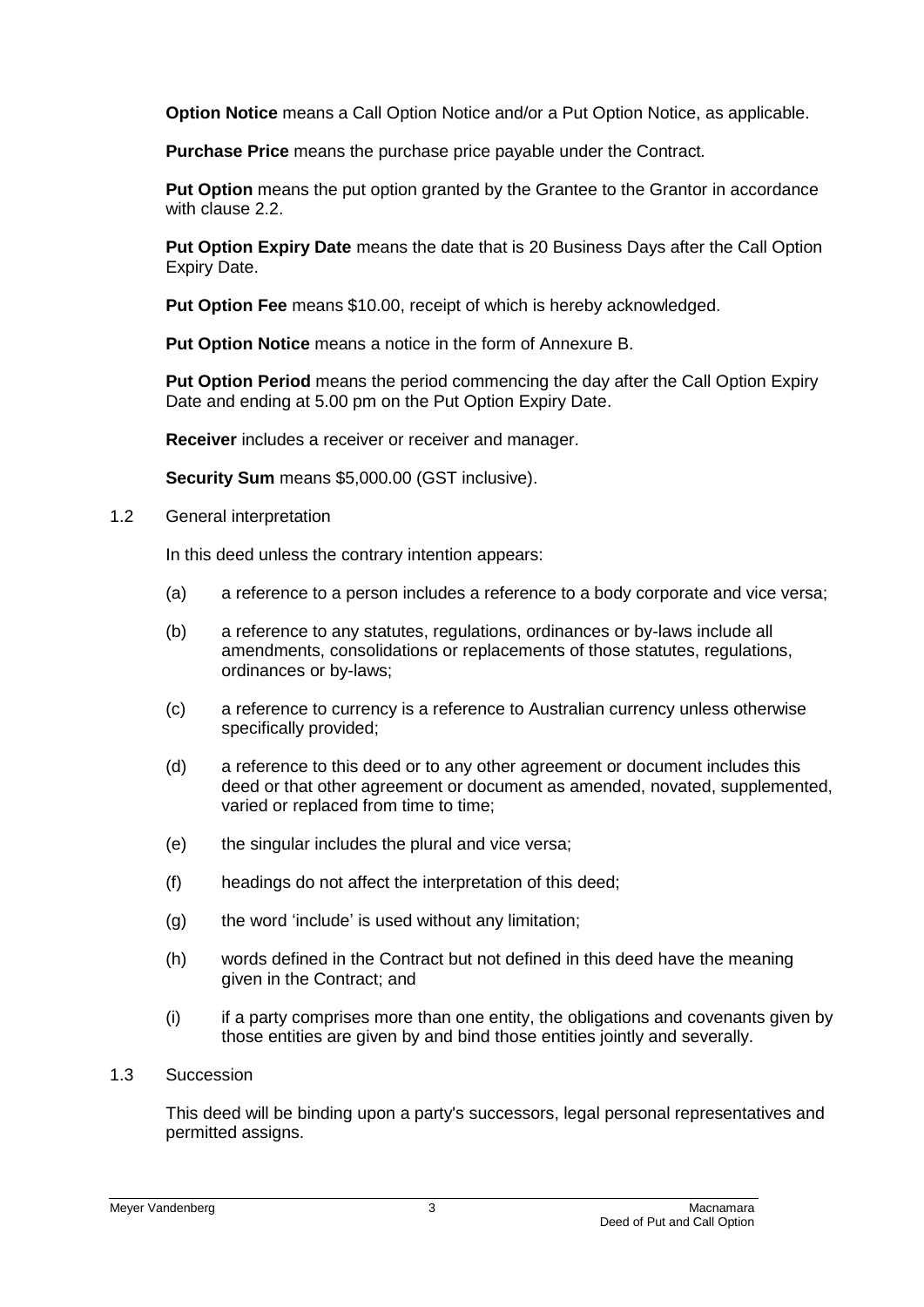# <span id="page-5-0"></span>**2 GRANT OF OPTIONS**

# <span id="page-5-3"></span>2.1 Call Option

- (a) In consideration of the payment of the Call Option Fee by the Grantee to the Grantor on the date of this deed, the Grantor irrevocably grants to the Grantee the Call Option which is exercisable during the Call Option Period to require the Grantor to procure the grant to the Grantee of a Crown lease over the Land for the Purchase Price and on the terms set out in the Contract.
- (b) The Call Option is to be read and construed as an irrevocable offer rather than a conditional contract.

# <span id="page-5-4"></span>2.2 Put Option

- (a) In consideration of the payment of the Put Option Fee by the Grantor to the Grantee on the date of this deed, the Grantee irrevocably grants to the Grantor the Put Option which is exercisable during the Put Option Period, to require the Grantee to acquire a Crown lease over the Land for the Purchase Price and on the terms set out in the Contract.
- (b) The Put Option is to be read and construed as an irrevocable offer rather than a conditional contract.

# <span id="page-5-1"></span>**3 SECURITY SUM**

- (a) On the date of this deed, the Grantee must pay to the Grantor the Security Sum.
- (b) If an Option is exercised in accordance with clause [8](#page-7-0) then the Grantee acknowledges and agrees that the Security Sum must be applied to the Deposit payable under the Contract for Sale.
- (c) If:
	- (i) an Option is not exercised in accordance with clauses [8](#page-7-0) or [9;](#page-8-0) or
	- (ii) this deed is terminated due to the default of the Grantee,

the Grantor will be entitled to retain all moneys paid by the Grantee towards the Security Sum.

(d) If the deed is lawfully terminated due to the default of the Grantor, the Grantor must, within 20 Business Days of the date of receipt of a valid notice of termination, pay the total amount paid by the Grantee towards the Security Sum to the Grantee.

# <span id="page-5-2"></span>**4 CALL OPTION FEE**

- (a) The Grantee must pay the Call Option Fee to the Grantor on the Commencement Date, and the Grantor acknowledges receipt of the Call Option Fee on the Commencement Date.
- (b) The Call Option Fee is non-refundable if the Call Option is not exercised and is not taken to be part payment of the Security Sum or the Purchase Price.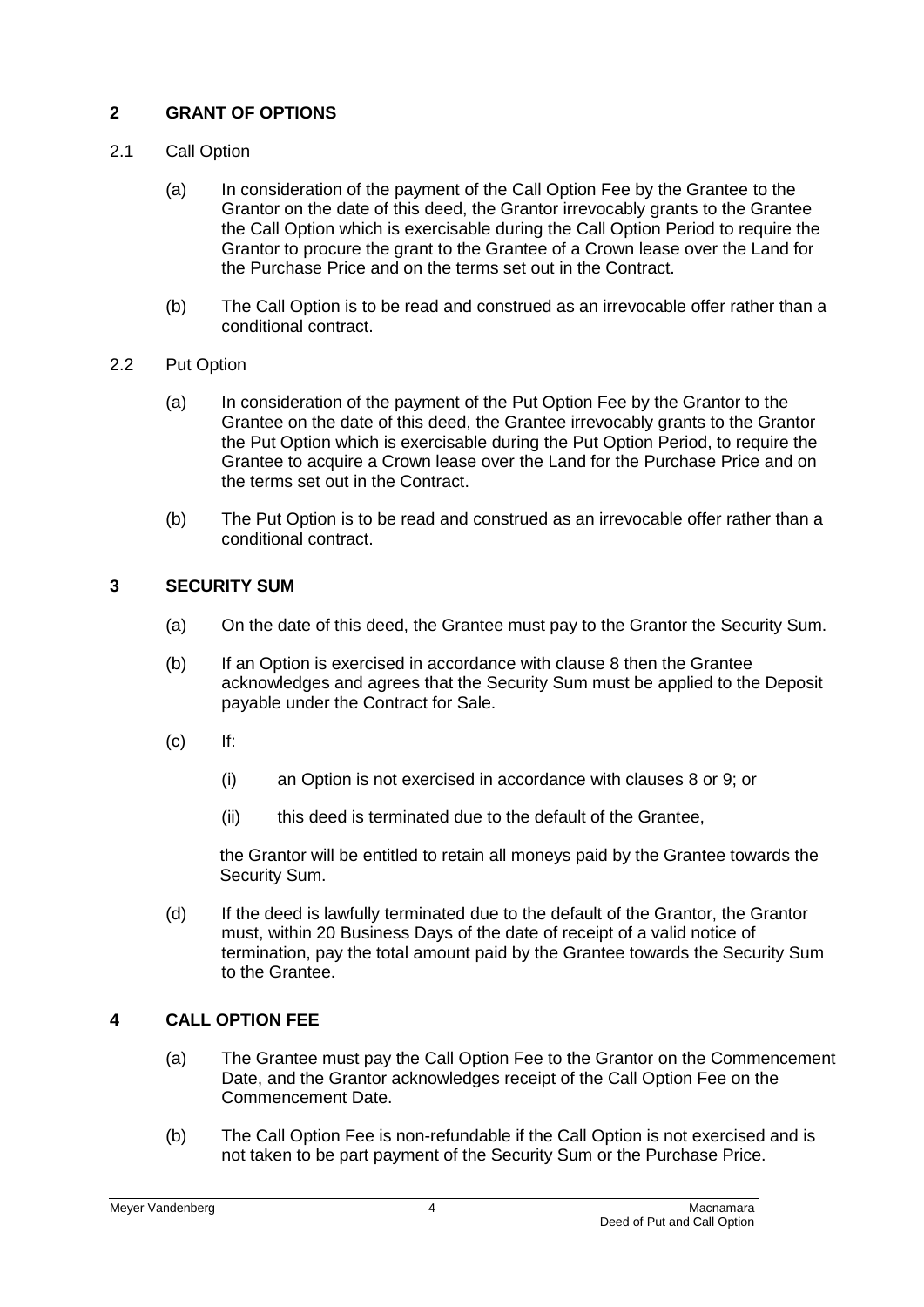# <span id="page-6-0"></span>**5 PUT OPTION FEE**

- (a) The Grantor must pay the Put Option Fee to the Grantee on the Commencement Date, and the Grantee acknowledges receipt of the Put Option Fee on the Commencement Date.
- (b) The Put Option Fee is non-refundable if the Put Option is not exercised.

# <span id="page-6-1"></span>**6 BINDING CONTRACT FOR SALE**

- (a) If an Option is exercised in accordance with clause [8.1](#page-7-1) or [8.2](#page-7-2) then:
	- (i) the Grantee agrees to buy and the Grantor agrees to sell the Land for the Purchase Price in accordance with the terms of the Contract, and the Contract will be treated as having been entered into on the date of service of the Option Notice; and
	- (ii) the parties will as soon as possible (and in accordance with clause [8.3](#page-7-3) if applicable) formally exchange executed counterparts of the Contract; and
	- (iii) the date of exchange for the Contract will be the date of service of the Option Notice.
- <span id="page-6-3"></span>(b) The parties agree that exchange of the Contract in accordance with this clause [6](#page-6-1) is intended only to permanently record the detailed terms of the Contract as the parties will be bound by the Contract on the date, and by virtue, of the exercise of an Option.
- $(c)$  If either party fails to execute the Contract in accordance with clause  $6(a)(ii)$ , the other party may rely on the terms of this deed, including all annexures and attachments, as sufficient to form a contract for the sale of the Land.

# <span id="page-6-2"></span>**7 UPDATING ATTACHED CONTRACT**

- <span id="page-6-4"></span>(a) If, before an Option is exercised, the Grantor's Lawyer gives the Grantee's Lawyer any one or more of the following:
	- (i) a document that, by a change in the law since the date of this deed, is required to be attached to a contract for sale of land;
	- (ii) an updated version of any of the documents attached to the form of the Contract that is Annexure C; or
	- (iii) an updated description of the title to the Land,

<span id="page-6-5"></span>then before the form of Contract that is Annexure C is executed, the Grantee or the Nominee (as applicable) must ensure that the Grantee's Lawyer attaches, or replaces with the updated version, the documents, or update the description of the title, as the case may be.

(b) The updated documents referred to in clause [7\(a\)\(i\)](#page-6-4)[-\(iii\)](#page-6-5) must not be substantially different from the documents annexed as Annexure C on the date of this deed in a way that is materially detrimental to the Grantee.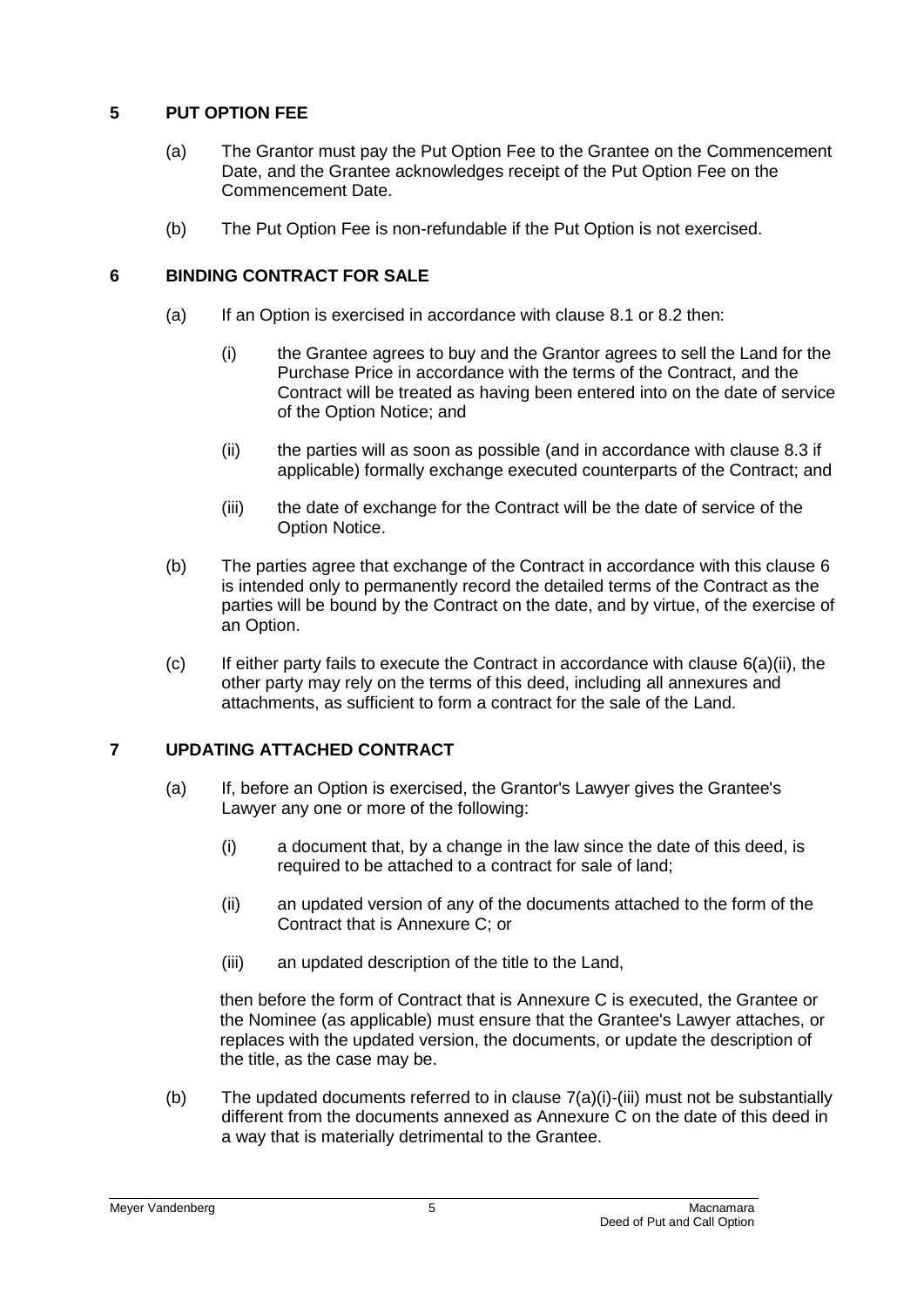(c) The Grantor may, before an Option is exercised, notify the Grantee of a revised 'Estimated Date Range for Works' (as set out in the Schedule to the Contract) and following such notification the Contract will be amended to reflect the revised 'Estimated Date Range for Works'.

# <span id="page-7-0"></span>**8 EXERCISE OF CALL OPTION AND PUT OPTION**

<span id="page-7-1"></span>8.1 Call Option

To exercise the Call Option, the Grantee must:

- (a) serve a Call Option Notice on the Grantor's Lawyer, at the address in Item 4 of Schedule 1 during the Call Option Period;
- (b) provide to the Grantor's Lawyer an unendorsed bank cheque for the amount due in respect of the Deposit; and
- (c) deliver to the Grantor's Lawyer at the address in Item 4 of Schedule 1, the original Contract executed by the Grantee dated on the date of service of the Call Option Notice.
- <span id="page-7-2"></span>8.2 Put Option

To exercise the Put Option, the Grantor must:

- (a) serve a Put Option Notice on the Grantee's Lawyer, at the address shown in Item 5 of Schedule 1 during the Put Option Period; and
- (b) deliver to the Grantee's Lawyer at the address shown in Item 5 of Schedule 1 an executed original of the Contract dated on the date of service of the Put Option Notice.
- <span id="page-7-3"></span>8.3 Grantee obligations for Put Option

If the Grantor exercises the Put Option in accordance with clause [8.2,](#page-7-2) the Grantee must provide to the Grantor within 2 Business Days after delivery of the Put Option Notice:

- (a) an original Contract executed by the Grantee; and
- (b) an unendorsed bank cheque in favour of the Grantor for the amount due in respect of the Deposit.
- 8.4 Options not exercisable

Neither the Call Option nor the Put Option may be exercised prior to the commencement of the Call Option Period and the Put Option Period respectively.

- 8.5 Failure to exercise Option
	- (a) If the Call Option is not exercised in accordance with clause [8.1](#page-7-1) the Call Option will lapse.
	- (b) If the Put Option is not exercised in accordance with clause [8.2,](#page-7-2) the Put Option will lapse.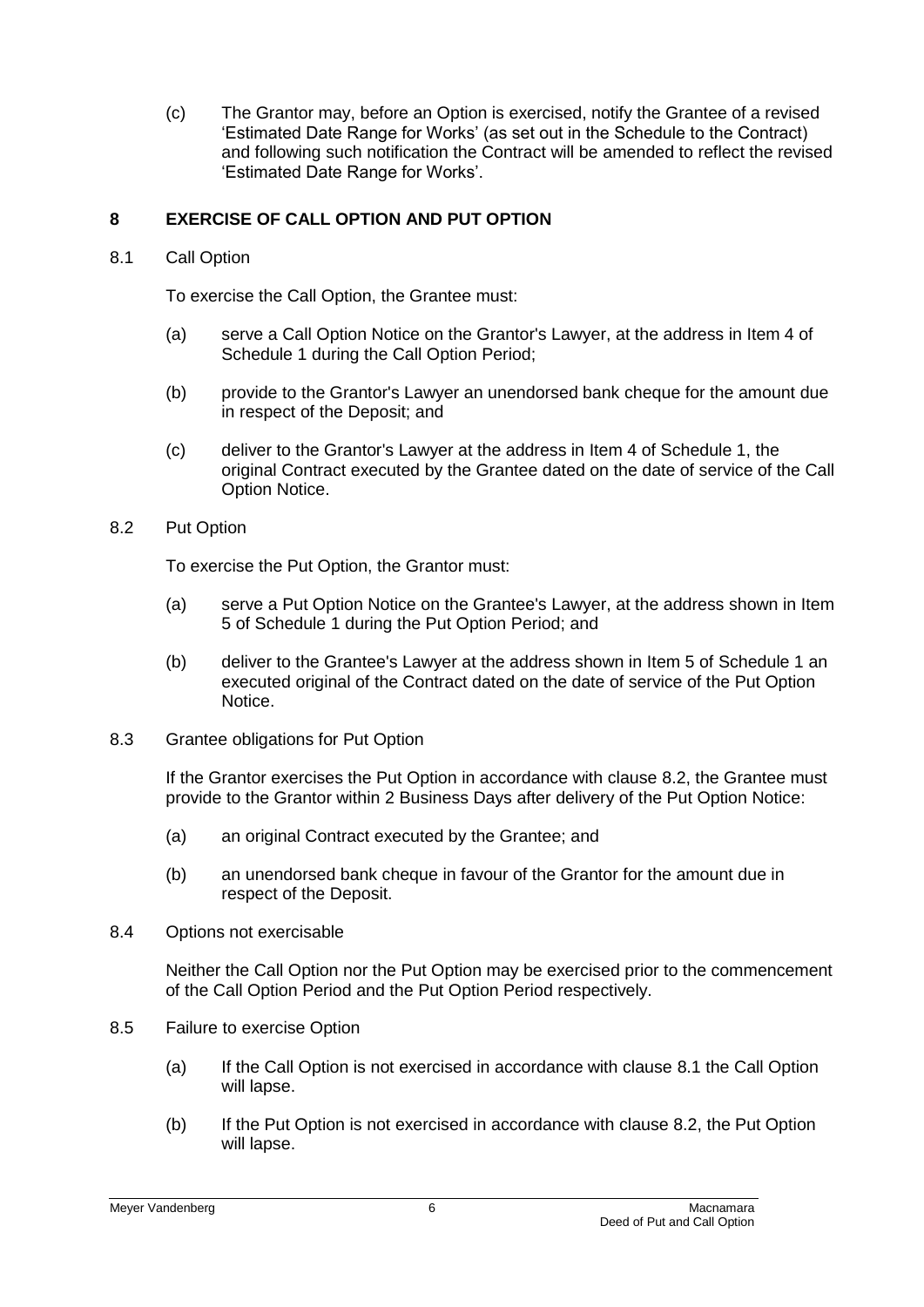# <span id="page-8-0"></span>**9 NOMINEE**

<span id="page-8-3"></span>9.1 Nominee exercises Call Option

Despite clause [8.1,](#page-7-1) if:

- (a) the Grantee has not exercised the Call Option;
- (b) the Grantee is not in default under this deed:
- (c) the Call Option Period has not expired; and
- (d) this deed has not been terminated or rescinded,

the Grantee may at the time the Call Option is exercised nominate the Nominee by delivering to the Grantor's Lawyer all of the following:

- (i) the Nomination Fee;
- (ii) the Form of Nomination executed by the Grantee and the Nominee specifying the Nominee's name, address, email address, phone number and address for service of notices on the Nominee;
- (iii) an original Contract executed by the Nominee; and
- (iv) an unendorsed bank cheque in favour of the Grantor for the amount of the Deposit.
- 9.2 Contract made with Nominee

If the Nominee exercises the Call Option:

- (a) then at the time the items set out in clause [9.1](#page-8-3) are delivered, the Contract is made and the Grantor is bound to sell and the Nominee is bound to buy the Land for the Purchase Price on the terms in the Contract;
- (b) all references to the 'Grantee' in this deed, (except for clause [10\(b\)\)](#page-8-4) and any ancillary documents will be deemed to be references to the 'Nominee', and by the Nominee exercising the Call Option the Nominee will be deemed to be a party to this deed and any ancillary documents (if any) in place of the Grantee;
- (c) the Nominee will enter into the Contract; and
- (d) the Grantor must authorise the release of the Security Sum to the Grantee.

### <span id="page-8-2"></span><span id="page-8-1"></span>**10 COSTS**

- (a) On the Commencement Date, the Grantee must pay the Grantor's Legal Costs for the preparation of this deed.
- <span id="page-8-4"></span>(b) The Grantee must pay all stamp duties payable in connection with this deed.
- (c) The Grantee must pay all stamp duties payable in connection with the Contract and any transaction arising out of this deed.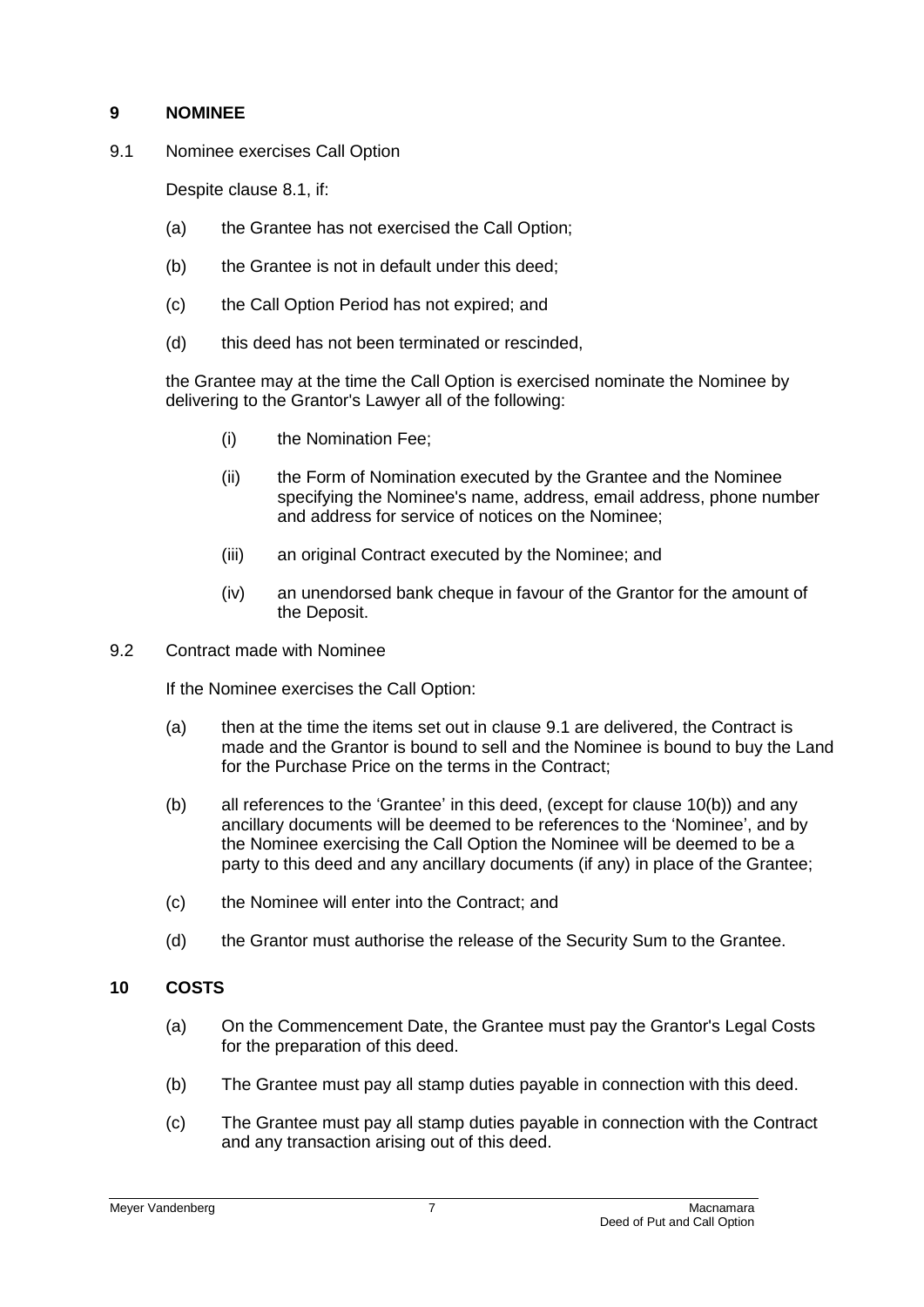# <span id="page-9-4"></span><span id="page-9-0"></span>**11 DEFAULT**

- (a) A Default Event means:
	- (i) the failure by a party to perform a material obligation in accordance with the terms of this deed;
	- (ii) the appointment of a Receiver, manager, liquidator (including a provisional liquidator), statutory manager or any similar person appointed (whether by a Court or by other persons) to the Grantee;
	- (iii) the bankruptcy, insolvency or entering into a scheme of arrangement (whether formal or informal) with creditors by the Grantee; or
	- (iv) the assignment of property by the Grantee for the benefit of creditors.
- (b) Each party undertakes to the other that it will promptly provide written notification to the other party of any Default Event occurring in respect of the first party.
- (c) If a Default Event occurs, clauses 25, 26, 27 and 28 of the Contract will apply in relation to the Default Event as if the Default Event was a default by the defaulting party under the Contract and as if the references to the Contract or 'this Contract' in those clauses were references to this deed.
- (d) If the Grantee is in default under this deed, the Grantee shall be deemed to be in default under the Contract.
- (e) If the Grantor is in default under this deed, the Grantor shall be deemed to be in default under the Contract.
- (f) If the Nominee is in default under this deed, the Nominee shall be deemed to be in default under the Contract.
- (g) For the avoidance of doubt, the occurrence of an Enforcement Action does not constitute a default by the Grantor.

### <span id="page-9-1"></span>**12 RESCISSION**

- (a) If this deed is rescinded it is rescinded from the beginning, and no party will be liable to pay the other any sum for damages, costs and expenses.
- (b) Upon rescission of this deed the Grantor hereby irrevocably directs the Stakeholder to release to the Grantee the Security Sum without deduction under this deed.

#### <span id="page-9-2"></span>**13 GST**

All amounts expressed or described in this deed are GST inclusive amounts.

### <span id="page-9-3"></span>**14 ADDRESSES**

The address for service of Option Notices or other notices under this deed is as follows:

(a) Grantor's Lawyer: to the address detailed in Item 4 of Schedule 1.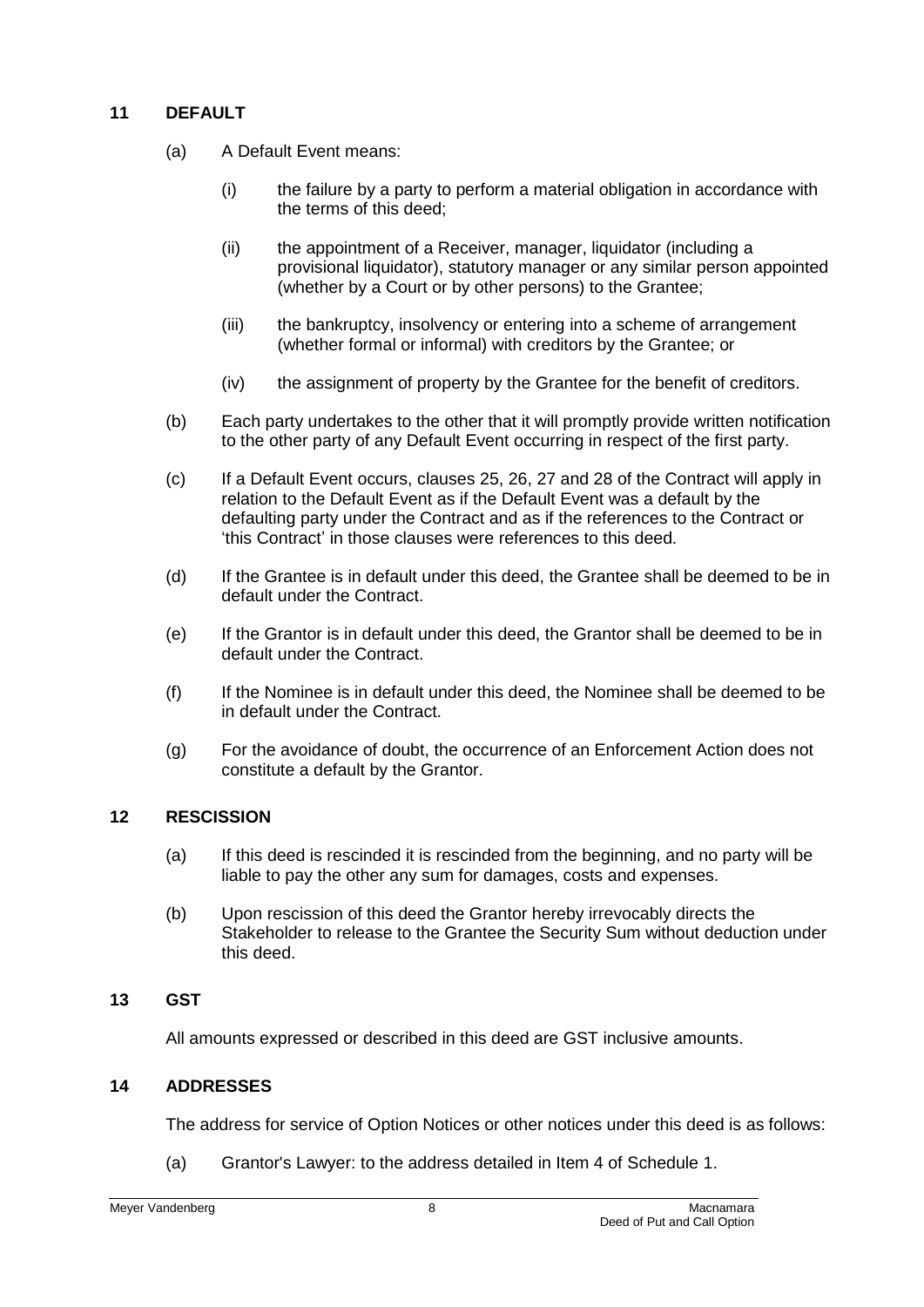(b) Grantee's Lawyer: to the address detailed in Item 5 of Schedule 1.

# <span id="page-10-0"></span>**15 ASSIGNMENT**

The Grantee must not assign its rights under this deed without the prior written consent of the Grantor.

## <span id="page-10-1"></span>**16 JURISDICTION**

- (a) This deed is governed by the laws of the Australian Capital Territory.
- (b) Any proceedings in respect of any cause or action arising under this deed will be heard and determined in a Court of the Australian Capital Territory or other Court with jurisdiction to hear those proceedings.

# <span id="page-10-2"></span>**17 CONFIDENTIALITY AND ANNOUNCEMENTS**

- (a) The terms of this deed and all information exchanged between the parties under this deed or during the negotiations preceding the formation of this deed are confidential to them and may not be disclosed to any person except:
	- (i) to the parties' consultants, advisers and financiers (as required) in order to obtain advice in respect of, or to give effect to, the parties' rights and obligations under this deed;
	- (ii) for the purposes of this deed or otherwise with the consent of the party who supplied the information (which consent must not be unreasonably withheld or delayed);
	- (iii) if required by law or a stock exchange (and then only after the other is previously informed of such proposed disclosure and has had an opportunity to negotiate the terms of that disclosure in good faith);
	- (iv) in connection with legal proceedings relating to this deed; or
	- (v) if the information is generally and publicly available otherwise than as a result of a breach of this special condition.
- (b) A party must not issue any press release or disclose any information to the media about this deed without the written consent of the other party, which consent must not be unreasonably withheld or delayed.

# <span id="page-10-3"></span>**18 WAIVER**

- (a) Failure to exercise or enforce or a delay in exercising or enforcing or the partial exercise or enforcement of any right, power or remedy provided by law or under this deed by any party will not in any way preclude, or operate as a waiver of, any exercise or enforcement, or further exercise or enforcement of that or any other right, power or remedy provided by law or under this deed.
- (b) Any waiver or consent given by any party under this deed will only be effective and binding on that party if it is given or confirmed in writing by that party.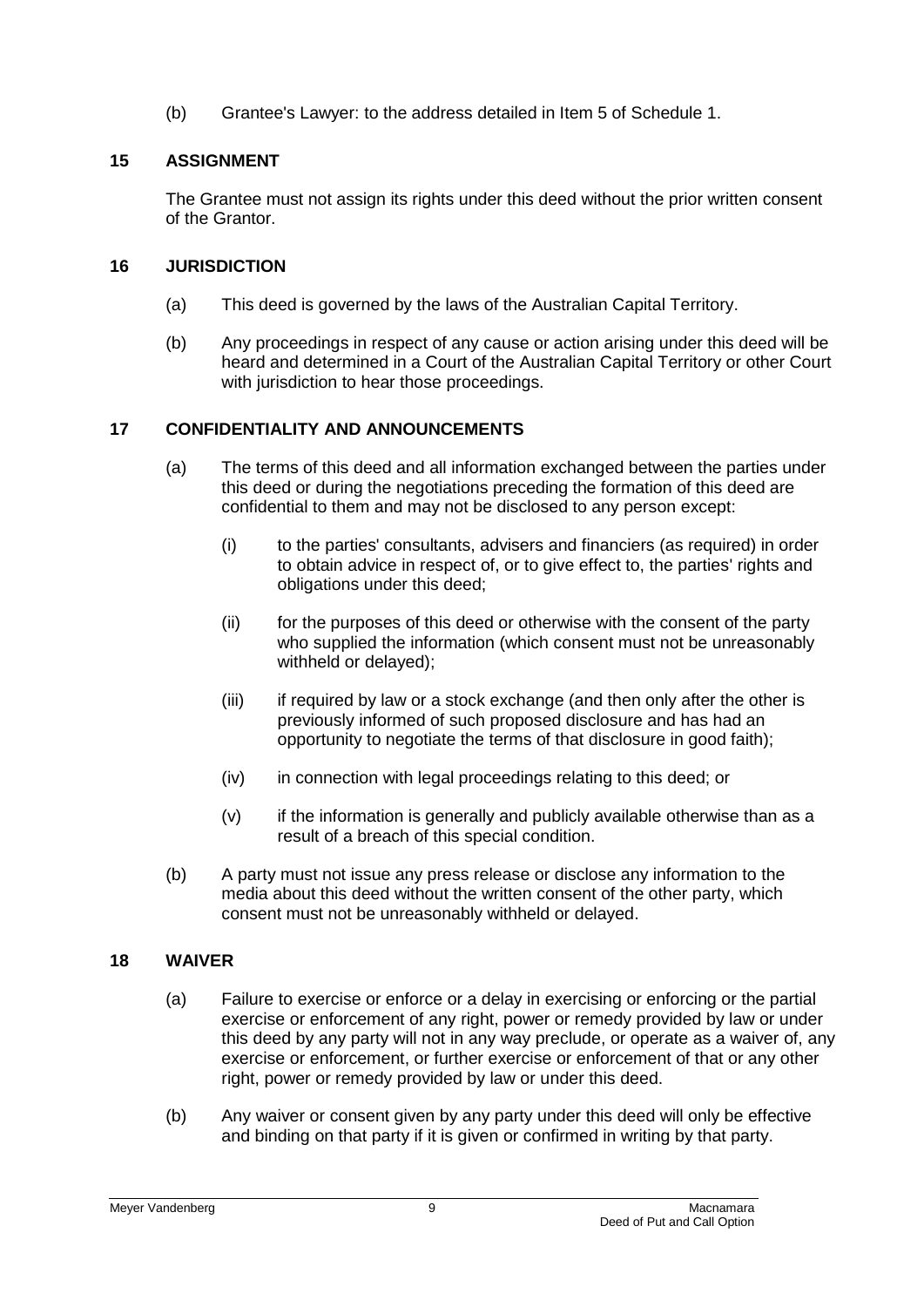(c) No waiver of a breach of any term of this deed will operate as a waiver of another breach of that term or of a breach of any other term of this deed.

#### <span id="page-11-0"></span>**19 COUNTERPARTS**

- (a) This deed may be executed in any number of counterparts and by the parties on separate counterparts.
- (b) Each counterpart constitutes an original of this deed, all of which together constitute one agreement.

#### <span id="page-11-1"></span>**20 NON-MERGER**

None of the terms of this deed, or any act, matter or thing done by virtue of or in connection with this deed, will operate as a merger of any of the rights and remedies of the parties under this deed, and those rights and remedies will at all times continue in full force and effect.

#### <span id="page-11-2"></span>**21 VARIATIONS**

This deed can only be varied by a deed signed by both parties.

#### <span id="page-11-3"></span>**22 ENTIRE AGREEMENT**

To the extent permitted by law, in relation to the subject matter of this deed, this deed and the Contract:

- (a) embody the entire understanding of the parties, and constitute the entire terms agreed on between the parties; and
- (b) supersede any prior written or other agreement between the parties.

#### <span id="page-11-4"></span>**23 NOTICES**

23.1 Method of Service

To serve an Option Notice or other notice under this deed a party must:

- <span id="page-11-5"></span>(a) leave it at; or
- <span id="page-11-6"></span>(b) send it by pre-paid post,

to the address of the person to be served in accordance with clause [14.](#page-9-3)

23.2 Date of Service

If an Option Notice or other notice under this deed is served in accordance with:

(a) clause  $23.1(a)$ , the notice is taken to have been received on the day that it is delivered or, if not delivered before 5.00 pm on a Business Day, on the next Business Day; or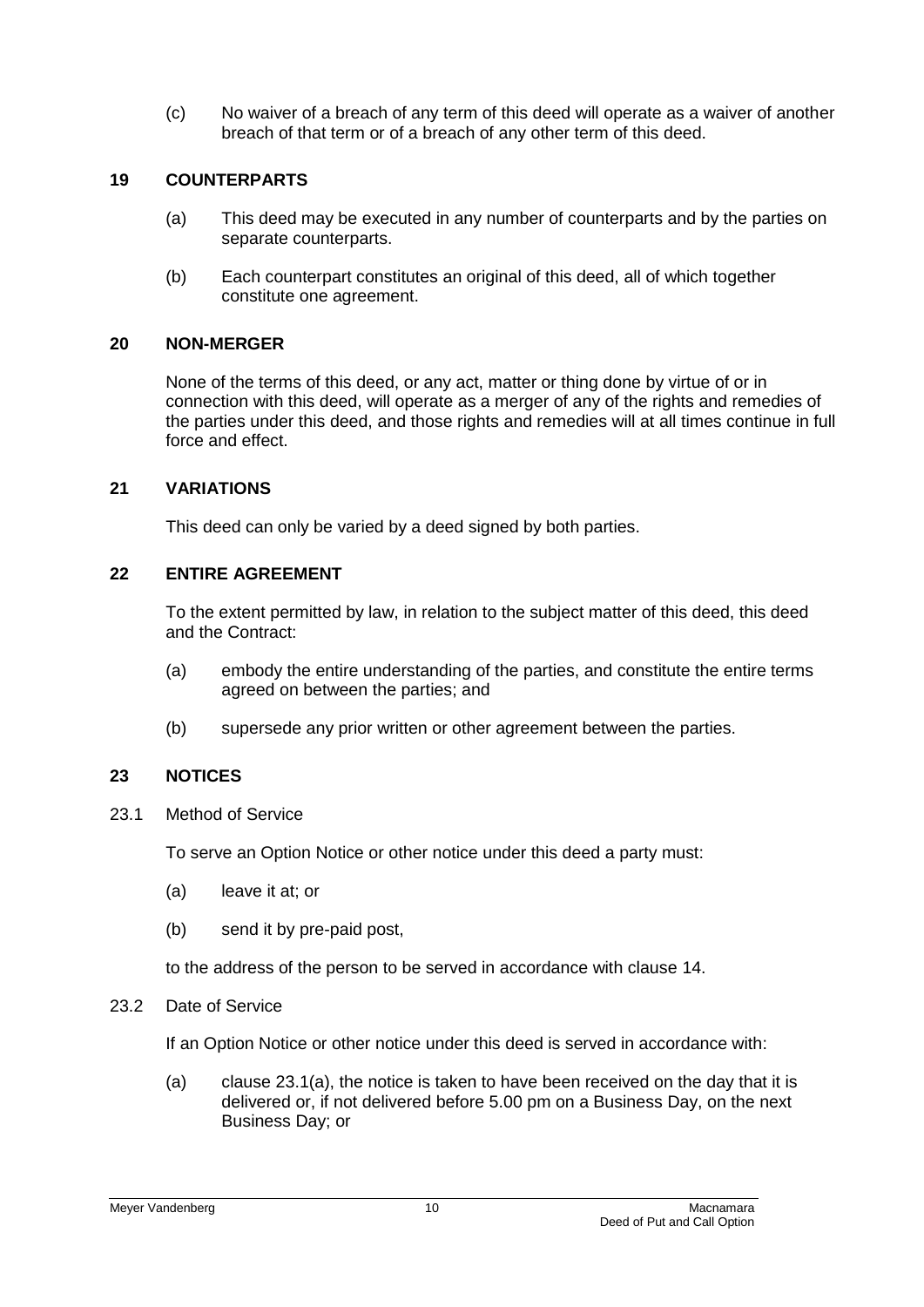(b) clause [23.1\(b\),](#page-11-6) the notice is taken to have been received on the day 2 Business Days after it was posted.

## <span id="page-12-0"></span>**24 DIRECTOR'S GUARANTEE**

- (a) Where the Grantee is a corporation, all directors of that corporation must guarantee that corporation's performance of its obligations under this deed.
- (b) The guarantee is to be in the form attached as Annexure E.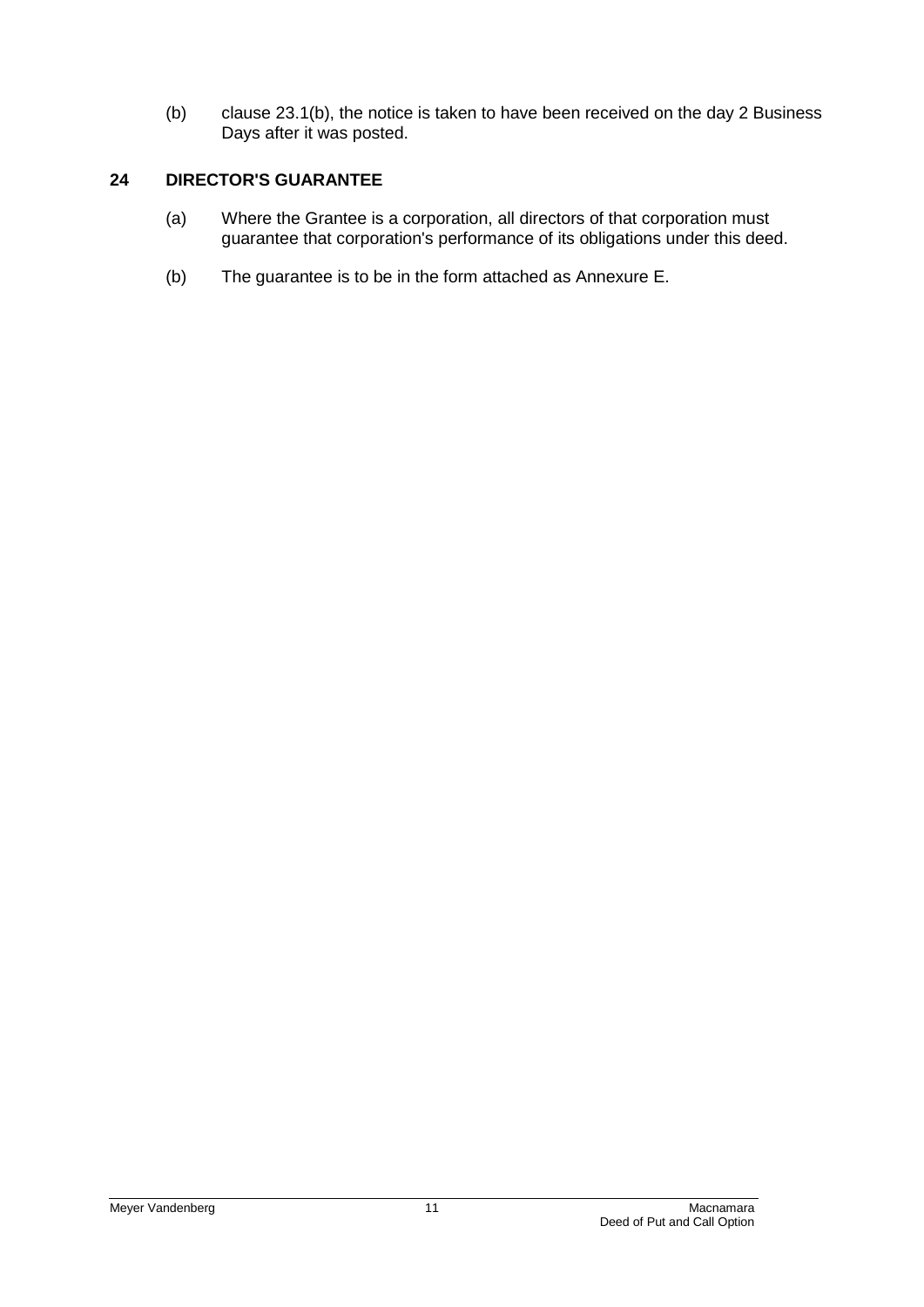# <span id="page-13-0"></span>**SCHEDULE 1 – CONTRACT PARTICULARS**

| <b>Item 1 Grantee</b>                                                      | [insert]                                                                                                                                                                                                                                                                                                                       |  |  |
|----------------------------------------------------------------------------|--------------------------------------------------------------------------------------------------------------------------------------------------------------------------------------------------------------------------------------------------------------------------------------------------------------------------------|--|--|
| <b>Item 2 Guarantor</b>                                                    | [insert]                                                                                                                                                                                                                                                                                                                       |  |  |
| Item 3 Land                                                                | Block [insert] Section [insert] Division of [insert]                                                                                                                                                                                                                                                                           |  |  |
| Item 4 Grantor's Lawyer and<br>address for service of<br>notices           | Meyer Vandenberg Lawyers<br>Attention: Rebecca Rezuk/Kirsten Hammond<br>(delivery) Level 2, 121 Marcus Clarke Street, Canberra<br>ACT 2601<br>(post) GPO Box 764, Canberra ACT 2601                                                                                                                                            |  |  |
| Item 5<br><b>Grantee's Lawyer and</b><br>address for service of<br>notices | [insert]<br>Attention: [insert]<br>(delivery) [insert]<br>(post) [insert]                                                                                                                                                                                                                                                      |  |  |
| Item 6 Call Option Expiry Date                                             | The later of:<br>(a) 62 days after the Commencement Date; or<br>(b) 5 Business Days after the date on which the<br>Grantee is notified by the Grantor's Lawyer that<br>the Grantor has achieved operational<br>acceptance in relation to the Works (as defined<br>in the Contract) excluding the date the notice is<br>served. |  |  |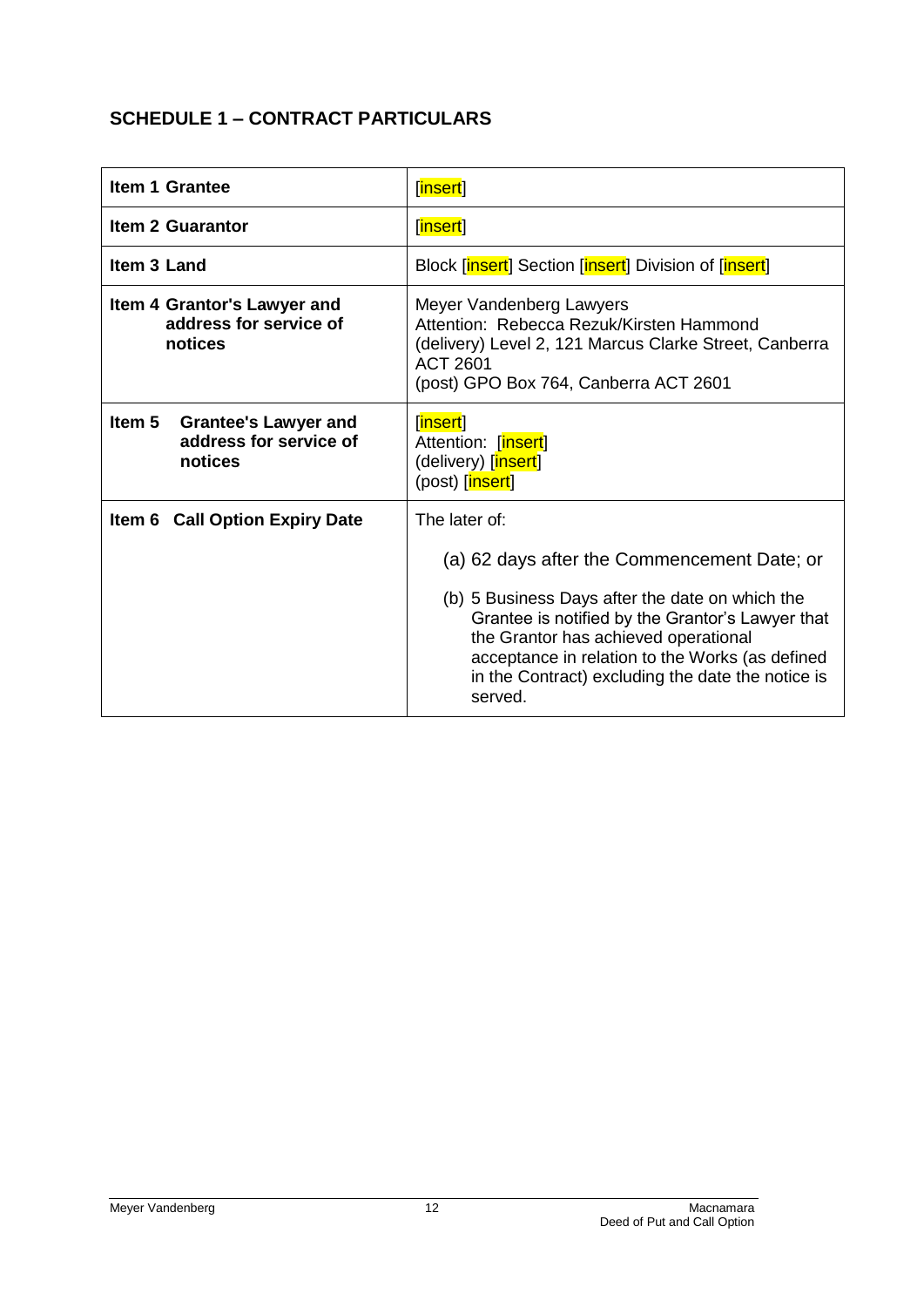# <span id="page-14-0"></span>**ANNEXURE A – CALL OPTION NOTICE**

| Deed:    | Deed of Put and Call Option dated [insert date]                                        |  |  |
|----------|----------------------------------------------------------------------------------------|--|--|
| Land:    | <b>[insert details]</b>                                                                |  |  |
| Date:    | [insert details]                                                                       |  |  |
| Grantor: | Suburban Land Agency ABN 27 105 505 367 of 480 Northbourne<br>Avenue, Dickson ACT 2602 |  |  |
| Grantee: | [insert details]                                                                       |  |  |

In accordance with the Deed:

- 1 the Grantee notifies the Grantor that the Grantee irrevocably exercises the Call Option; and
- 2 the Grantor must sell the Land to the Grantee in accordance with the Contract annexed to the Deed.

) ) ) ) )

) ) ) ) )

Executed by Grantee

| Executed by <b>//name and ACN of</b>        |  |  |  |  |  |
|---------------------------------------------|--|--|--|--|--|
| <b>company//</b> in accordance with section |  |  |  |  |  |
| 127 of the Corporations Act 2001:           |  |  |  |  |  |

Signature of Sole Director/Secretary Name of Sole Director/Secretary:

Executed by **//insert name of company and ACN//** in accordance with section 127 of the Corporations Act 2001:

> Signature of Director/Secretary Name of Director/Secretary

Signature of Director Name of Director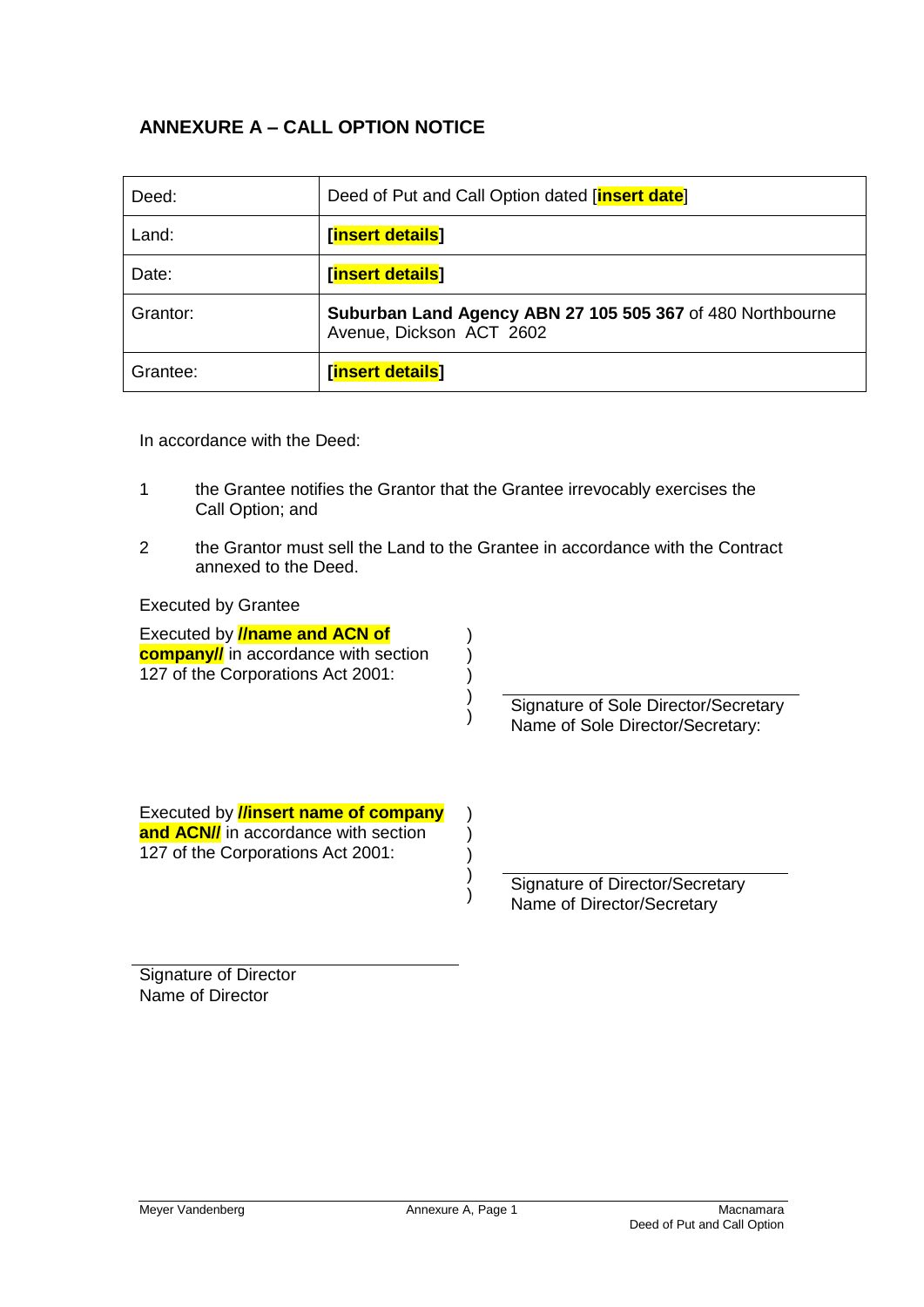Signature of Grantee

) ) ) ) )

Signature of Witness

Name of Witness in full

Address of Witness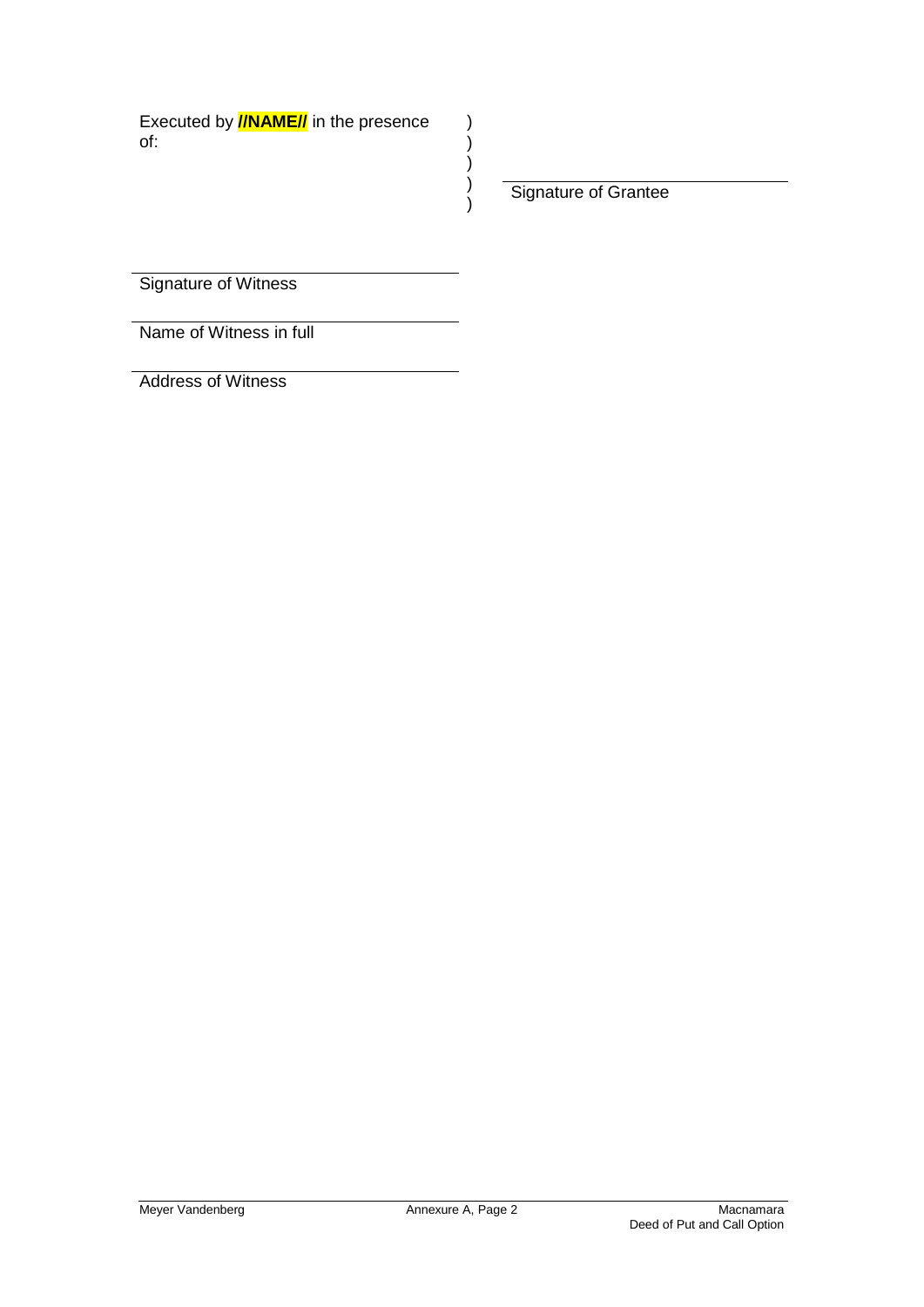# <span id="page-16-0"></span>**ANNEXURE B – PUT OPTION NOTICE**

| Deed:    | Deed of Put and Call Option dated [insert date]                                        |  |  |  |
|----------|----------------------------------------------------------------------------------------|--|--|--|
| Land:    | [insert details]                                                                       |  |  |  |
| Date:    | [insert details]                                                                       |  |  |  |
| Grantor: | Suburban Land Agency ABN 27 105 505 367 of 480 Northbourne<br>Avenue, Dickson ACT 2602 |  |  |  |
| Grantee: | [insert details]                                                                       |  |  |  |

In accordance with the Deed:

- 1 the Grantor notifies the Grantee that the Grantor irrevocably exercises the Put Option; and
- 2 the Grantee must purchase the Land from the Grantor in accordance with the Contract annexed to the Deed.

Executed by the Grantor

Executed by **Suburban Land Agency ABN 27 105 505 367** in the presence of:

Signature of witness Signature of authorised delegate

Full name of witness Full name of authorised delegate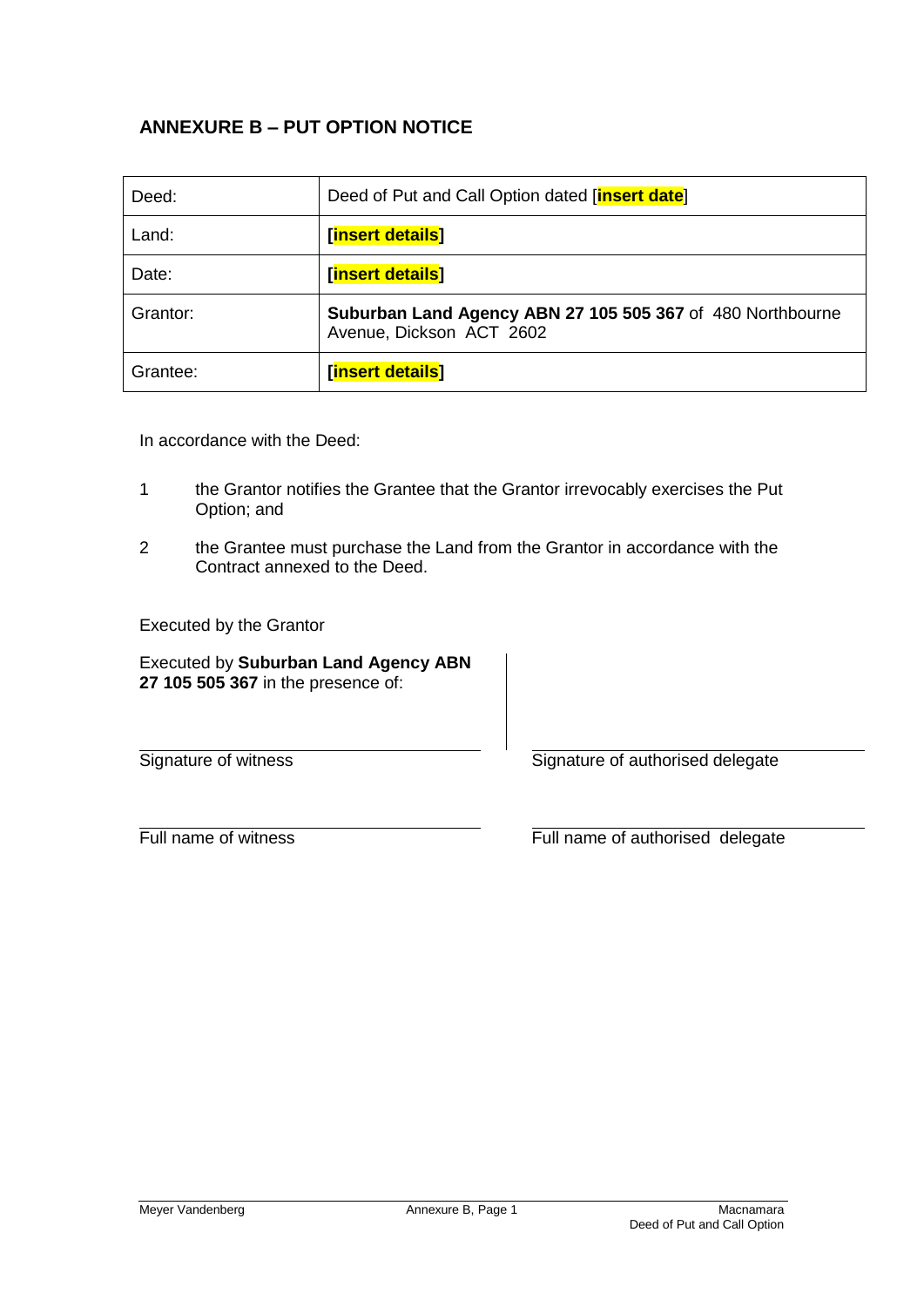# <span id="page-17-0"></span>**ANNEXURE C – CONTRACT**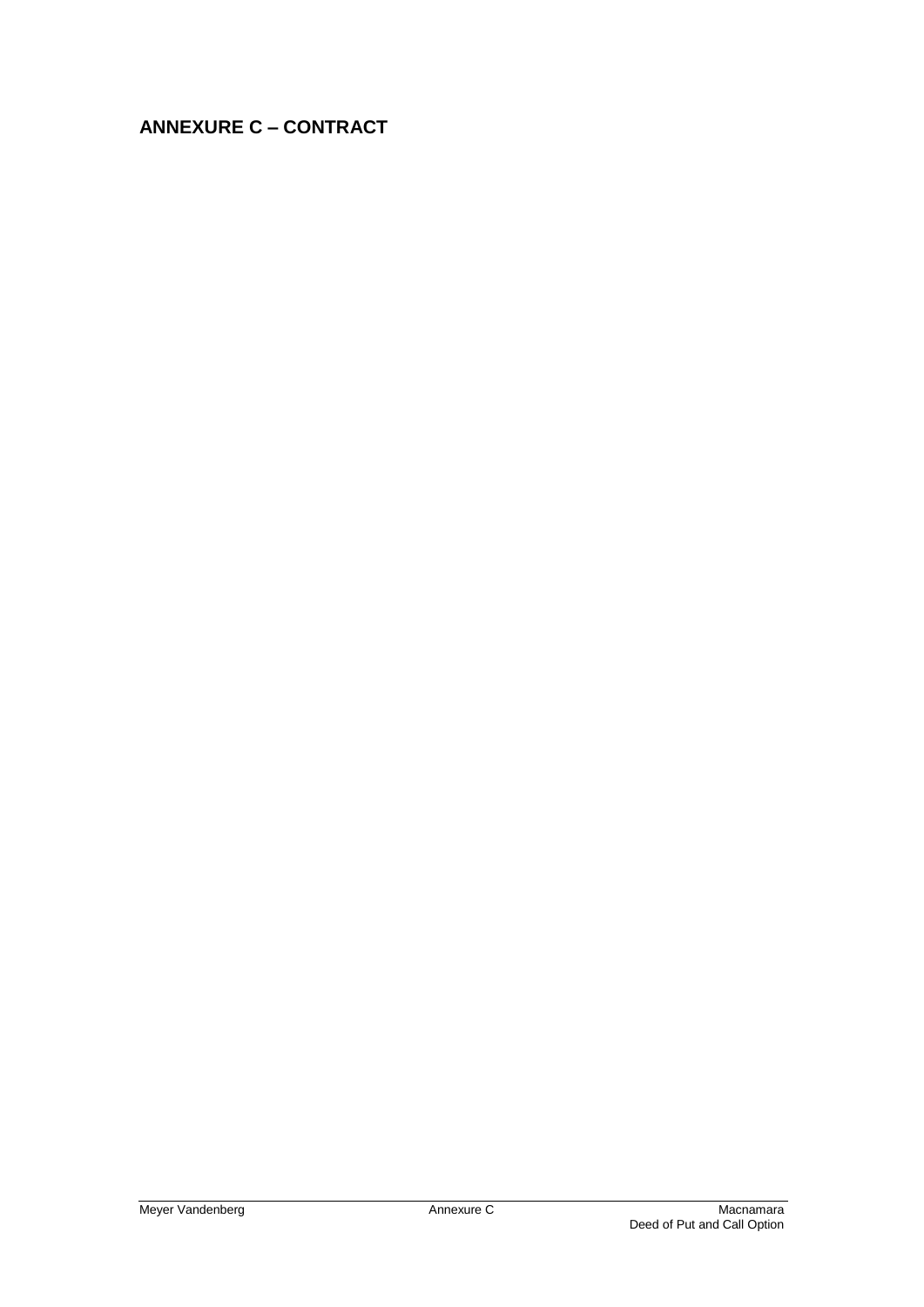# <span id="page-18-0"></span>**ANNEXURE D – FORM OF NOMINATION**

| For the attention of:                                                                                                                                                                                                                     |  | Suburban Land Agency ABN 27 105 505 367 of<br>480 Northbourne Avenue, Dickson ACT 2602 |                                                                          |  |  |  |  |
|-------------------------------------------------------------------------------------------------------------------------------------------------------------------------------------------------------------------------------------------|--|----------------------------------------------------------------------------------------|--------------------------------------------------------------------------|--|--|--|--|
| [insert Grantee details] nominates:                                                                                                                                                                                                       |  |                                                                                        |                                                                          |  |  |  |  |
| Name of Nominee:                                                                                                                                                                                                                          |  |                                                                                        |                                                                          |  |  |  |  |
| <b>Primary Contact:</b>                                                                                                                                                                                                                   |  |                                                                                        |                                                                          |  |  |  |  |
| Address:                                                                                                                                                                                                                                  |  |                                                                                        |                                                                          |  |  |  |  |
| Phone Number:                                                                                                                                                                                                                             |  |                                                                                        |                                                                          |  |  |  |  |
| Email address:                                                                                                                                                                                                                            |  |                                                                                        |                                                                          |  |  |  |  |
| to be its nominee to exercise the Call Option contained in the Deed of Put and Call<br>Option dated <i>[insert date]</i> in relation to Block < <block>&gt; Section &lt;<section>&gt;<br/>&lt;<division>&gt;</division></section></block> |  |                                                                                        |                                                                          |  |  |  |  |
| <b>[NOTE:</b> Failure to complete all of these details will result in the Nomination being<br>rejected]                                                                                                                                   |  |                                                                                        |                                                                          |  |  |  |  |
| Dated:<br>[insert date]                                                                                                                                                                                                                   |  |                                                                                        |                                                                          |  |  |  |  |
| <b>Grantee</b>                                                                                                                                                                                                                            |  |                                                                                        |                                                                          |  |  |  |  |
| Executed by <b>//name and ACN of</b><br><b>company//</b> in accordance with section<br>127 of the Corporations Act 2001:                                                                                                                  |  |                                                                                        | Signature of Sole Director/Secretary<br>Name of Sole Director/Secretary: |  |  |  |  |
| Executed by <b>//insert name of company</b><br>and ACN// in accordance with section<br>127 of the Corporations Act 2001:                                                                                                                  |  |                                                                                        | Signature of Director/Secretary<br>Name of Director/Secretary            |  |  |  |  |

Signature of Director Name of Director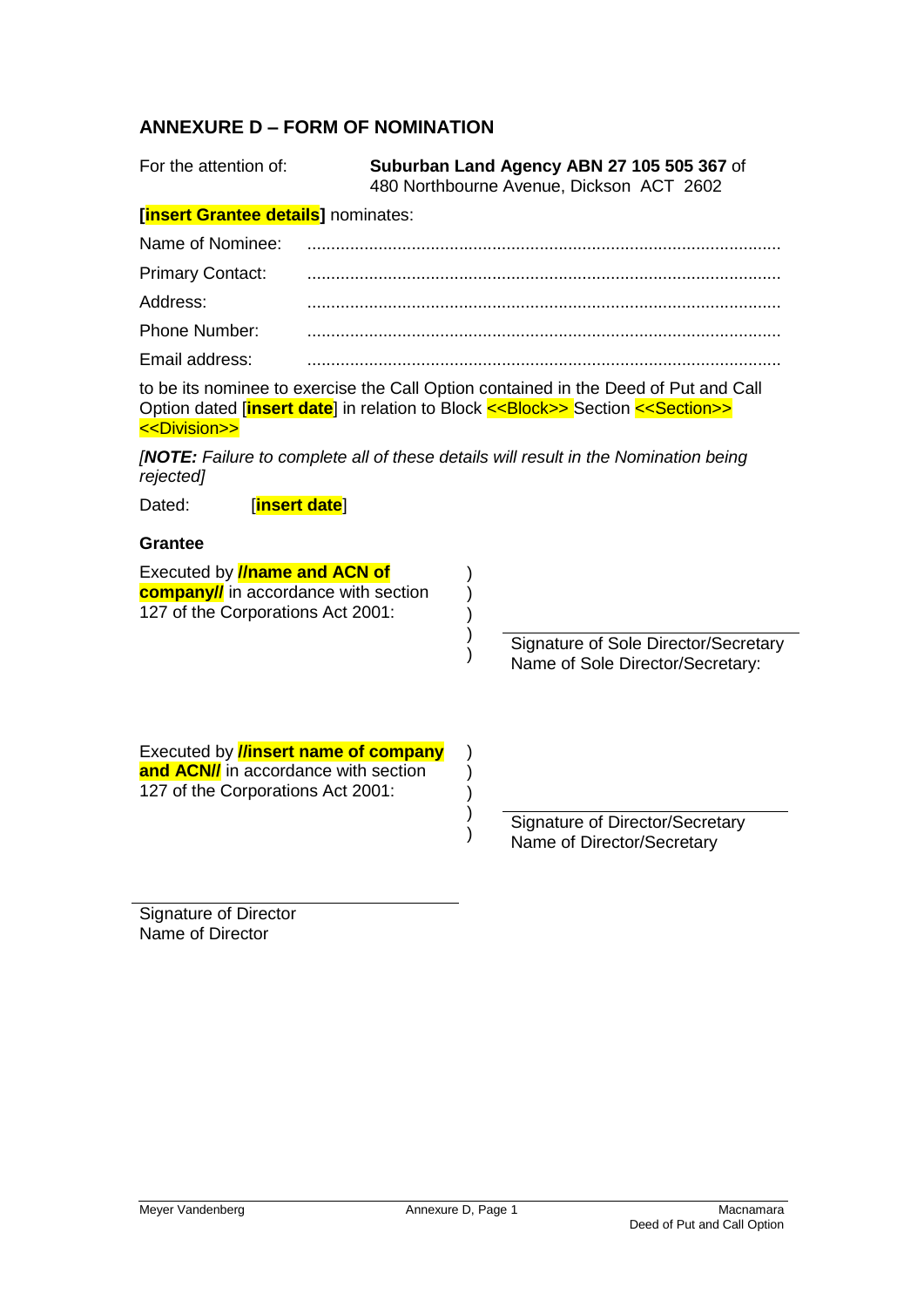Signature of Grantee

Signature of Witness

Name of Witness in full

Address of Witness

..................................................................................................................................... **[Nominee]** hereby accept the nomination and exercises the Call Option pursuant to the Deed of Put and Call Option referred to above.

> ) ) ) ) )

) ) ) ) )

) ) ) ) )

Executed by **//name and ACN of company//** in accordance with section 127 of the Corporations Act 2001:

> Signature of Sole Director/Secretary Name of Sole Director/Secretary:

Executed by **//insert name of company and ACN//** in accordance with section 127 of the Corporations Act 2001:

> Signature of Director/Secretary Name of Director/Secretary

Signature of Director Name of Director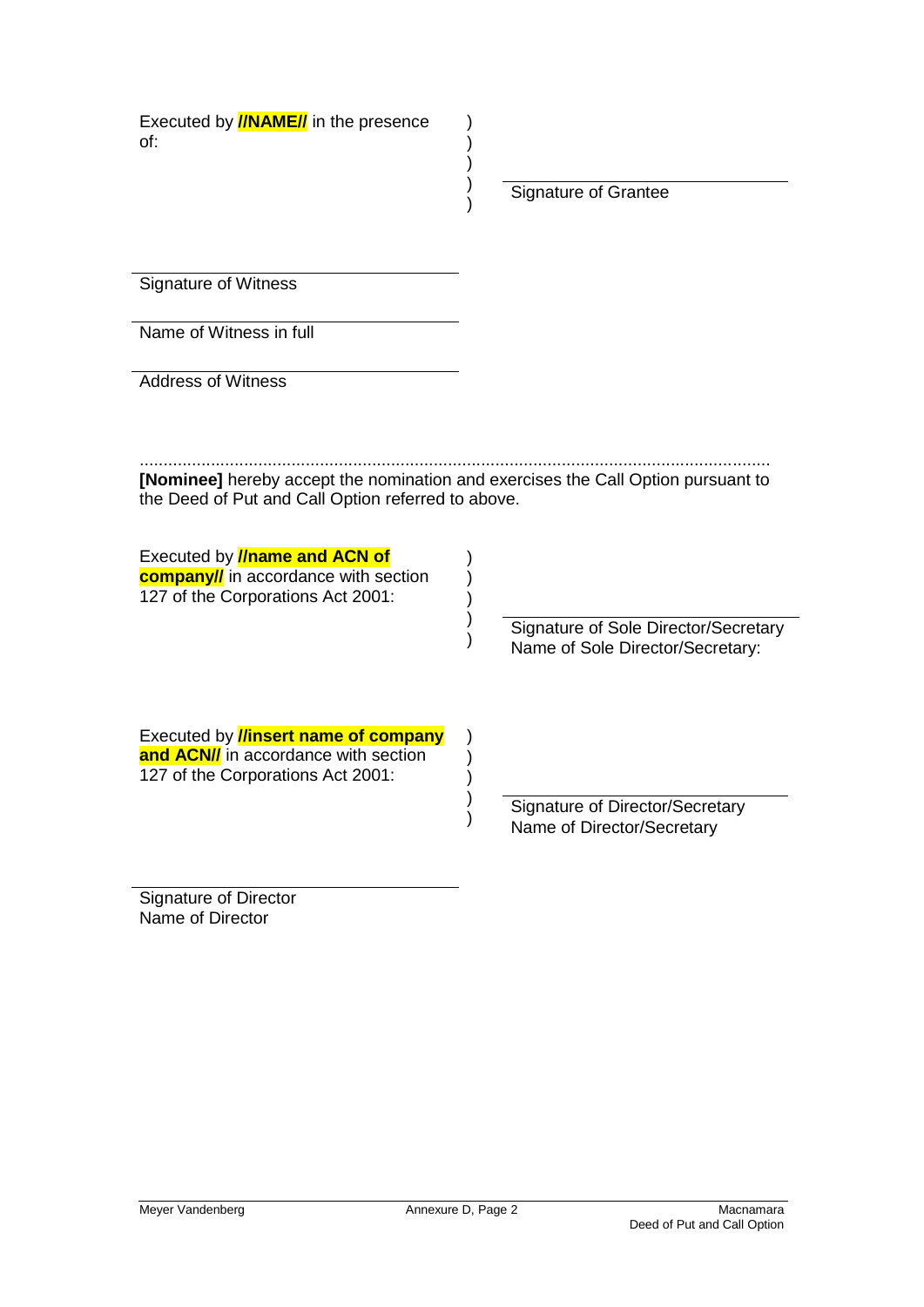Signature of Nominee

) ) ) ) )

Signature of Witness

Name of Witness in full

Address of Witness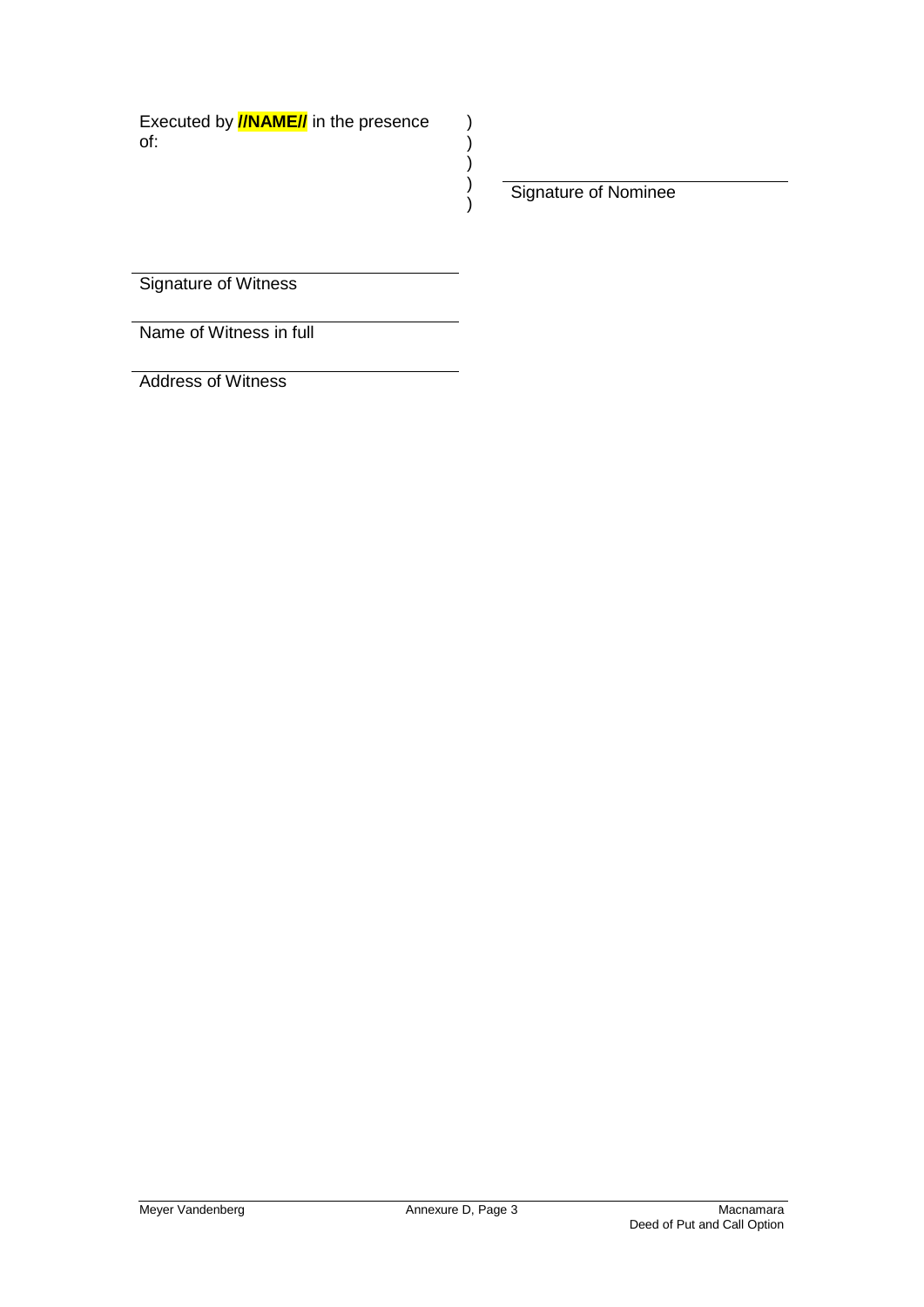# <span id="page-21-0"></span>**ANNEXURE E – DIRECTORS GUARANTEE**

I/We, (name of Director/s).................................................. .........................................................

of (address)........................................................................ .........................................................

........................................................................................... agree as follows:

- 1 I/We am/are a Director/s of the Grantee.
- 2 In consideration of the Grantor entering into this deed at my/our request, I/we agree to guarantee to the Grantor:
	- (a) the performance and observance by the Grantee of all its obligations under this deed, before, on and after Completion of this deed; and
	- (b) the payment of all money payable to the Grantor or to third parties under this deed or otherwise.
- 3 This is a continuing guarantee and binds me/us notwithstanding:
	- (a) my/our subsequent death, bankruptcy or liquidation or the subsequent death, bankruptcy or liquidation of any one or more of the Grantee or the Grantee's Directors;
	- (b) any indulgence, waiver or extension of time by the Grantor to the Grantee or to me/us or to the Grantee's Directors; and
	- (c) Completion of this deed.
- 4 In the event of any breach by the Grantee covered by this guarantee, including in the payment of any money payable to the Grantor or to third parties under this deed or otherwise, the Grantor may proceed to recover the amount claimed as a debt or as damages from me/us without having instituted legal proceedings against the Grantee or any other of the Grantee's Directors and without first exhausting the Grantor's remedies against the Grantee.
- 5 I /we agree to keep the Grantor indemnified against any liability, loss, damage or claim due to the default of the Grantee which the Grantor may incur in respect of this deed.

Dated this day of 20 and 20 and 20 and 20 and 20 and 20 and 20 and 20 and 20 and 20 and 20 and 20 and 20 and 20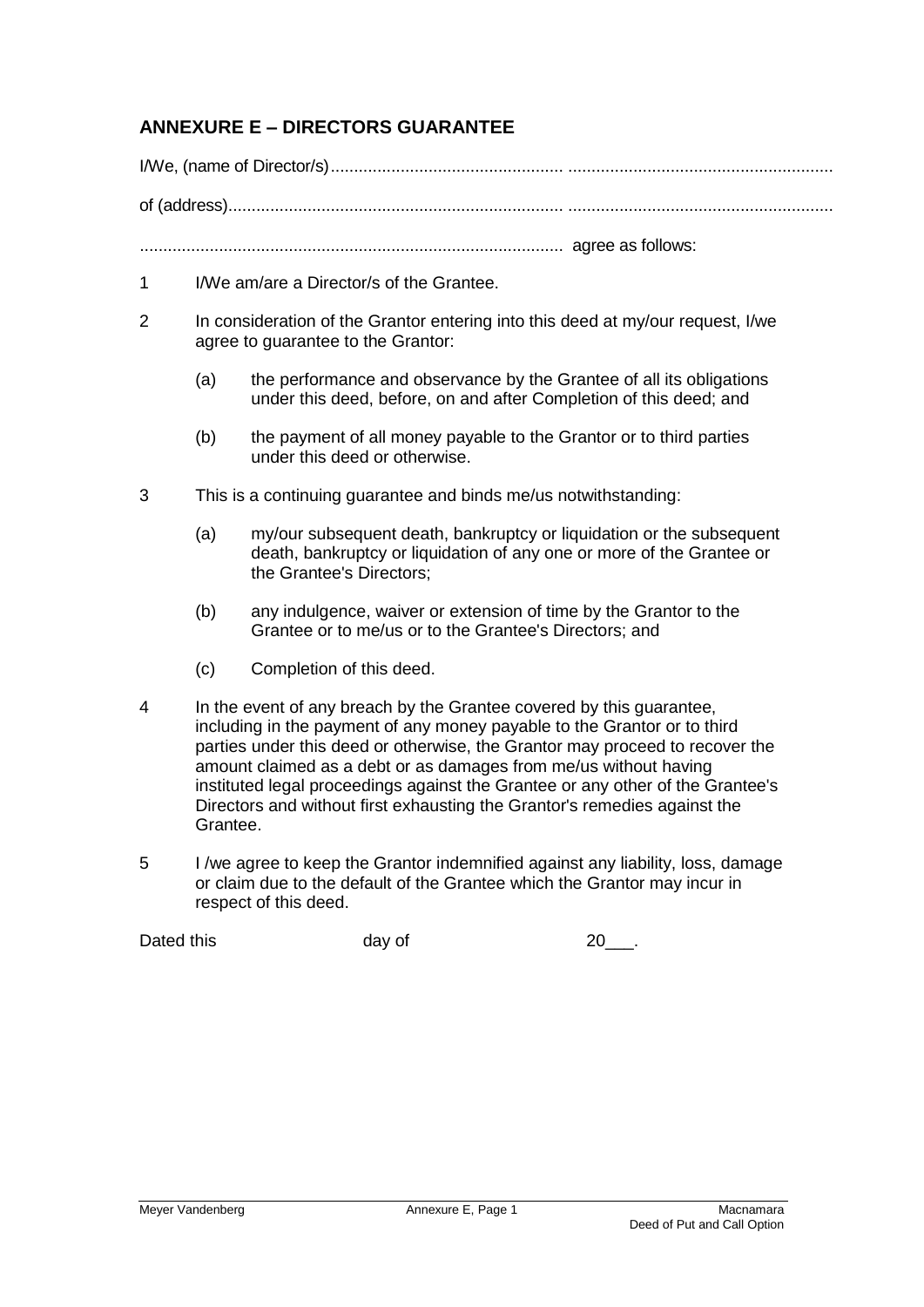Signature of Director

Signature of Witness

Name of Witness in full

Address of Witness

**NOTE: All directors of the Grantee are to sign this guarantee. If the Grantee is a sole director company please write 'Sole Director' after that director's signature.**

)  $\overline{\phantom{a}}$ ) )  $\lambda$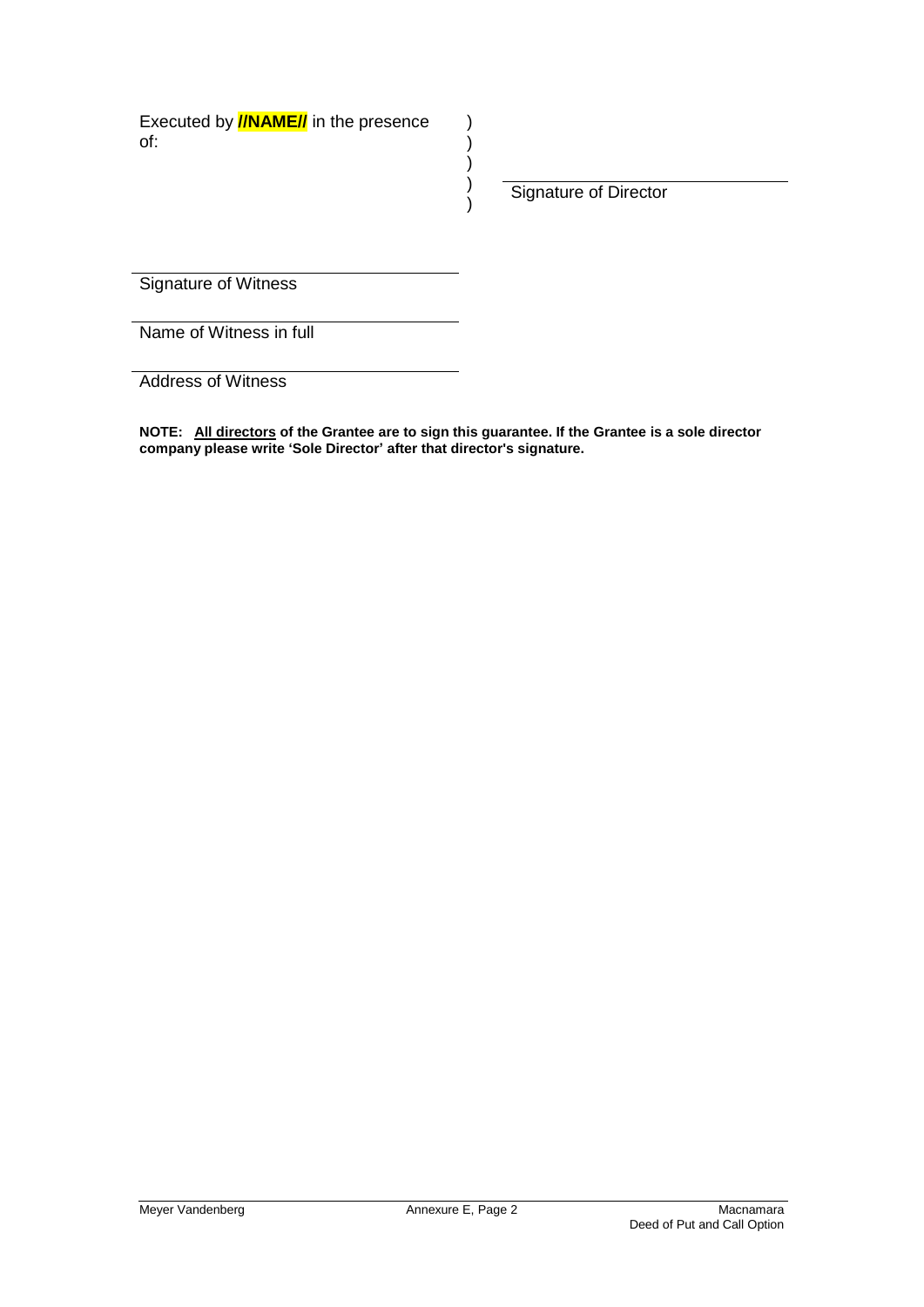#### **EXECUTED AS A DEED**

#### **Grantor**

**Grantee**

#### **Executed** by **Suburban Land Agency ABN 27 105 505 367** in the presence of:

Executed by **//name and ACN of company//** in accordance with section 127 of the Corporations Act 2001:

Signature of witness Signature of authorised delegate

Full name of witness **Full name of authorised delegate** 

Signature of Sole Director/Secretary Name of Sole Director/Secretary:

Executed by **//insert name of company and ACN//** in accordance with section 127 of the Corporations Act 2001:

> Signature of Director/Secretary Name of Director/Secretary

Signature of Director Name of Director

) ) ) ) )

) ) ) ) )